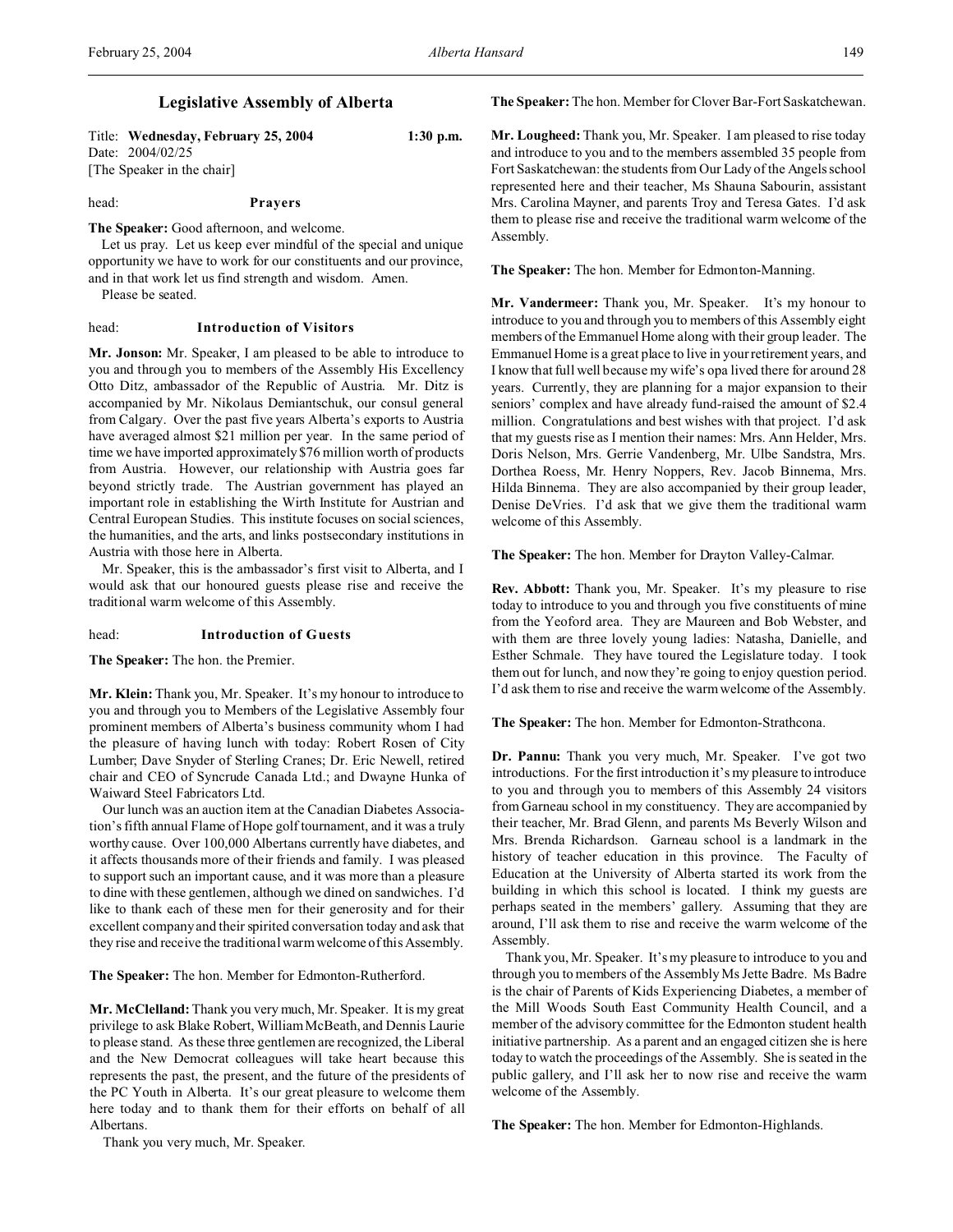**Mr. Mason:** Thank you very much, Mr. Speaker. I'm pleased to rise and introduce to you and through you a number of individuals who are seated in the public gallery. They are some of the men and women who are members of the Communications, Energy and Paperworkers Union local 1900. They are Dave Malka, Terry Dekker, Adrian Pearce, Peter Hill, Shane Blyan, Dave Valentine, Darren Scott, Phil DesRoches, Chris Peterson. I would ask them to rise and receive the warm welcome of this Assembly.

## head: **Oral Question Period**

**The Speaker:**Hon. members, today we have 17 members who have identified their desire to participate, so may I make my plea once again: brevity in questions, brevity in answers.

We'll proceed with the first Official Opposition main question from the hon. Member for Edmonton-Gold Bar.

#### **Electricity Deregulation**

**Mr. MacDonald:** Thank you, Mr. Speaker. Yesterday the Liberal opposition released a report that the government is too embarrassed to release itself. The report of the Premier's Advisory Council on Electricity is so sugar-coated. The Consumers' Association of Canada in Alberta withdrew its unqualified support for the report. The government's own MLAs on the committee continue to express doubts about whether electricity deregulation is working for consumers, and even some distinguished Albertans are continuing now to speak out about the reasons why the government deregulated the electricity marketplace in the first case. Now, my first question is to the Premier. Why is the government telling Albertans that we needed more generation when electricity expert John Davies said, and I quote, that there was ample electricity before deregulation?

## *1:40*

**Mr. Klein:** Mr. Speaker, John Davies, I guess, is entitled to his opinion, but according to all the experts at that time and, indeed, the evidence that has come to light lately, there was a shortage of electricity in this province, and it was due to deregulation that more electricity generation has been brought on stream.

**Mr. MacDonald:** Mr. Speaker, to the Premier: why is the Premier telling Albertans that we are short of power when Herman Schwenk, the past president of the Alberta rural electrification association, said, and I quote, that the only reason we were running short of generation by 1997-98 was because the government decided to deregulate the industry?

**Mr. Klein:** Mr. Speaker, again, the gentleman, of course, is entitled to his opinion, and he expressed an opinion. The simple fact is that this province was facing a shortage of power, and the government was not about to go into the generating business. We had to make it possible and feasible for the private sector to bring on more generation. That, indeed, has happened to the point now where we have, I believe, about 3,000 megawatts of power that is deemed to be surplus to our needs, and that has come about due to deregulation.

**Mr. MacDonald:** Again, Mr. Speaker, to the Premier: what will it take for the Premier to come clean with all Albertans who have been burdened month after month with high-cost electricity and admit to these consumers that electricity deregulation has been a total and dismal public policy failure?

**Mr. Klein:** Mr. Speaker, deregulation has not – has not – been a total and dismal failure. It has been a success. With or without deregulation there could have occurred some problems with billing, and those problems became evident on the consumer or the retail side. It had nothing to do with generation and bringing more power on stream. That component of deregulation was highly successful indeed, notwithstanding what some people have offered as their opinions. The report of the advisory committee deals with the retail side, deals with the consumer side, and makes recommendations to fix the problem, and indeed action has already been taken by both the Department of Government Services and the Department of Energy to address this issue.

**The Speaker:** Second Official Opposition main question. The hon. Member for Edmonton-Riverview.

## **Provincial Fiscal Policies**

**Dr. Taft:** Thank you, Mr. Speaker. Today's budget update showed that this government has billions of dollars in surplus funds, yet we have seniors stranded in understaffed nursing homes, children in overcrowded classrooms, and municipalities closing basic facilities for the public. Under this government Alberta is a have province with have-not services. To the Premier: given the multibillion-dollar surplus, what excuse does he offer to the little children who sit in schools hungry because there is no school lunch program?

**Mr. Klein:** Mr. Speaker, that comment is totally unfounded, is absolutely unfair, and is simply not true. You know, while the opposition is sitting over there twiddling their thumbs and basically counting pennies and talking about a \$2.70 glass of orange juice, we're counting the billions of dollars of new infrastructure in this province. Since the year 2000-2001 this government has funded 774 new or renovated schools totalling \$1.1 billion, more than 60 new or renovated health facilities totalling more than \$1 billion, 38 new or renovated colleges and universities totalling more than \$500 million. Speaking of seniors, as the hon. member was speaking, we have funded 121 separate upgrades to seniors' lodges totalling \$65 million.

You know, their focus, as usual, is on the negative. I would like to remind them that we're focused on the 5,000 kilometres of highway this government has paved and the \$3 billion spent on roads in the last five years, needed infrastructure to sustain economic growth and prosperity. We're focused on the world-class student achievement results across the province and praise our school districts, the praise that they are receiving from jurisdictions across the world. I met with the Deputy Minister of Education from Saxony today, who admitted that they have a lot to learn from our school system and our achievement tests and the results that we obtain. We're focused on the 85 per cent of Albertans who rate the quality of their health care services as good.

**The Speaker:** I think we're going to go with brevity. The hon. member.

**Dr. Taft:** Too bad he's not answering his own telephone.

Given the multibillion-dollar surplus, what excuse does the Premier offer the stroke victim who sits 10 hours in the Foothills emergency room without seeing a doctor?

**Mr. Klein:** Mr. Speaker, again, the Liberals will search high and low and mainly low to find something wrong in this province. Not everything is going to be perfect 100 per cent of the time. That's why we operate on about a 70 per cent success rate. You know, if we have a 70 per cent approval rating, that is pretty good. There are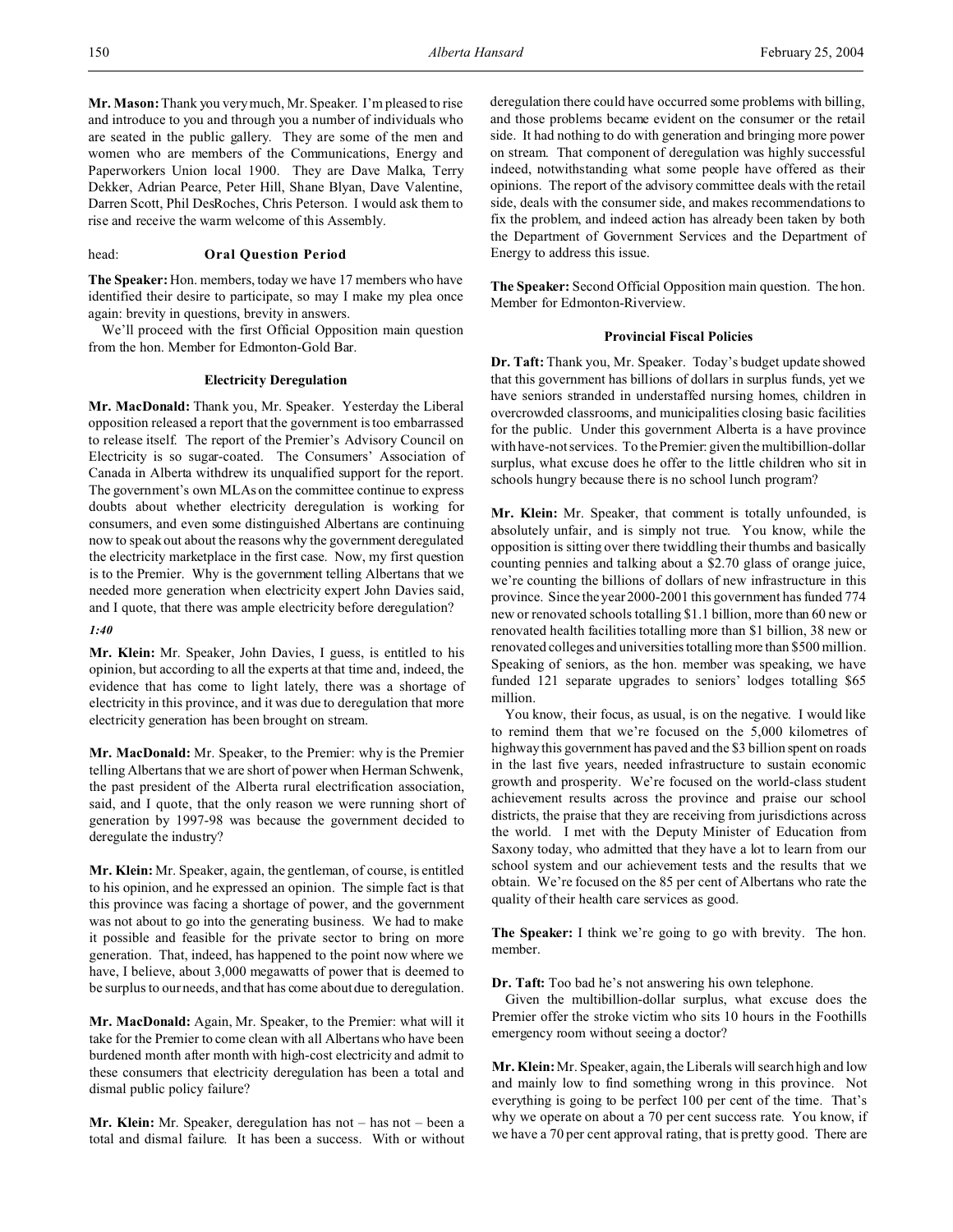going to be 30 per cent of those who believe in the Liberals or the NDs or other, no matter how well we do.

Mr. Speaker, I would like to concentrate again on those things that are positive, like the practical health reforms that make a difference to patients, like electronic health records, new physician funding models, an on-line wait list registry, and around-the-clock access to over-the-phone health advice when he's speaking about health services. We're focused on the record number of MRI scans, heart surgeries, and joint replacements being performed in this province and the 600 doctors and 1,500 nurses who have moved here to Alberta in the last three years.

**Dr. Taft:** Again to the Premier: given the multibillion-dollar surplus, what excuse does he offer vulnerable seniors who, according to his government's own report, sit unattended in nursing homes because of staff cuts?

**Mr. Klein:** Mr. Speaker, he is again focusing on the negative – focusing on the negative. I would focus on the \$225 million in seniors' programs funded by this government annually, providing some services for nearly 60 per cent of seniors in Alberta who are in the low-income bracket. These are the kinds of things this side of the House, the government side of the House, is focused on. The opposition, well, of course, they're focused on trying to manufacture bad news in whatever way they can. And Albertans are not buying it.

## *1:50* **Utilities Consumer Advocate**

**Mr. MacDonald:** Speaking of bad news from this government, Alberta electricity consumers are going to get more of it, unfortunately. One of the top recommendations in the report from the Premier's Advisory Council on Electricity is to create an independent, government-funded consumer ombudsman. My first question is to the Premier. Why is the Premier allowing the office of the Utilities Consumer Advocate to be fully funded by the gas companies and the Balancing Pool?

**Mr. Klein:** Mr. Speaker, I don't have the precise answer to that. I will have the Minister of Government Services provide a response.

**Mr. Coutts:** Mr. Speaker, this is an exact duplicate of the question that was presented yesterday in this House, and I have advised this House that, yes, the Bolger commission set up the idea of an advocate's office. That recommendation has been approved by government, and our department, responsible for consumer protection, has set up the advocate's position under the auspices of a deputy minister. It is important to make sure that government is close to this issue because Albertans have to have an open door, an open portal, to provide us with the information that Albertans are seeking when they want to know exactly how the energy restructuring has been done and what their rights are and how it is progressing to this point in time. The advocate's office does that for Albertans.

**Mr. MacDonald:** Again, Mr. Speaker, to the Minister of Government Services. Given that the minister has had 24 hours to consult with the Public Affairs Bureau regarding this matter, I will ask again: how can this government call the Utilities Consumer Advocate independent when his paycheque and his office expenses are being signed by the utility companies?

**Mr. Coutts:** Well, Mr. Speaker, the department of consumer services under Government Services is funded by the taxpayers of the province of Alberta. The advocate's office is also funded by the taxpayers of the province of Alberta through their utility payments, through the Balancing Pool, and indirectly back. [interjections] They don't like this, but it's a better direct access to government than through the other means. There was actually no access to government other than through MLAs, and we heard MLAs respond through the Bolger report that the advocate's position be put in place to be that avenue to government, and that's what we did.

**Mr. MacDonald:** Mr. Speaker, this time to the Premier. Given that this is a clear case of payola, who in the government decisionmaking process made the decision? Who in cabinet made the decision that the office of the Utilities Consumer Advocate should be fully funded by industry?

**Mr. Klein:** Mr. Speaker, I'm going to have the hon. Minister of Government Services supplement, but I will take very strong exception to the suggestion that this is payola. Payola is the thing that their Liberal cousins in Ottawa are accustomed to with the sponsorship program scam that is going on, that they seem to endorse and have thrown up smoke screens to cover up by, you know, focusing on \$2.70 glasses of orange juice here in the province of Alberta.

Relative to the question minus the suggestion that there is payola, I'll have the hon. minister respond.

**Mr. Coutts:** Thank you, Mr. Speaker, and thank you to the Premier. The Alberta Energy and Utilities Board funds interveners. That is their responsibility when they look after the public interest in this province, and thank goodness we have an independent body that can do that. Thank goodness we have the industry that supports that EUB in helping to make those decisions.

Mr. Speaker, in terms of how the government is involved in this and the authority by which we as government, through the utilities advocate's office – the funding through the Balancing Pool is permitted under section 148 of the Electric Utilities Act, which was amended in this House in the year 2003. That amendment was provided for the development of the retail market in this province. Our department, through the advocate's office, is to help with that development of the retail market and to inform customers and consumers, small businesses, and farmers exactly how they can access this system properly.

## **Mr. Hancock:** Point of order.

**The Speaker:** To the hon. Member for Edmonton-Gold Bar: after being recognized by the chair to ask the question, it might be appropriate then to listen to the answer instead of heckling.

The hon. leader of the third party.

## **Health Care Reform**

**Dr. Pannu:** Thank you. During the past week the Premier has been peddling old wine in new bottles, Mr. Speaker. Instead of Hotel de Health, the Premier is promoting Hotel de Wealth. Allowing patients who can afford it to buy a better level of care in hospitals is a two-tiered health care system. My questions are to the Premier. While all Premiers agree that managing health care costs is a challenge, why does the Premier stand alone in advocating illadvised user-pay schemes that lead to two-tier health care in this province?

**Mr. Klein:** Mr. Speaker, indeed, perhaps Alberta stands alone, as it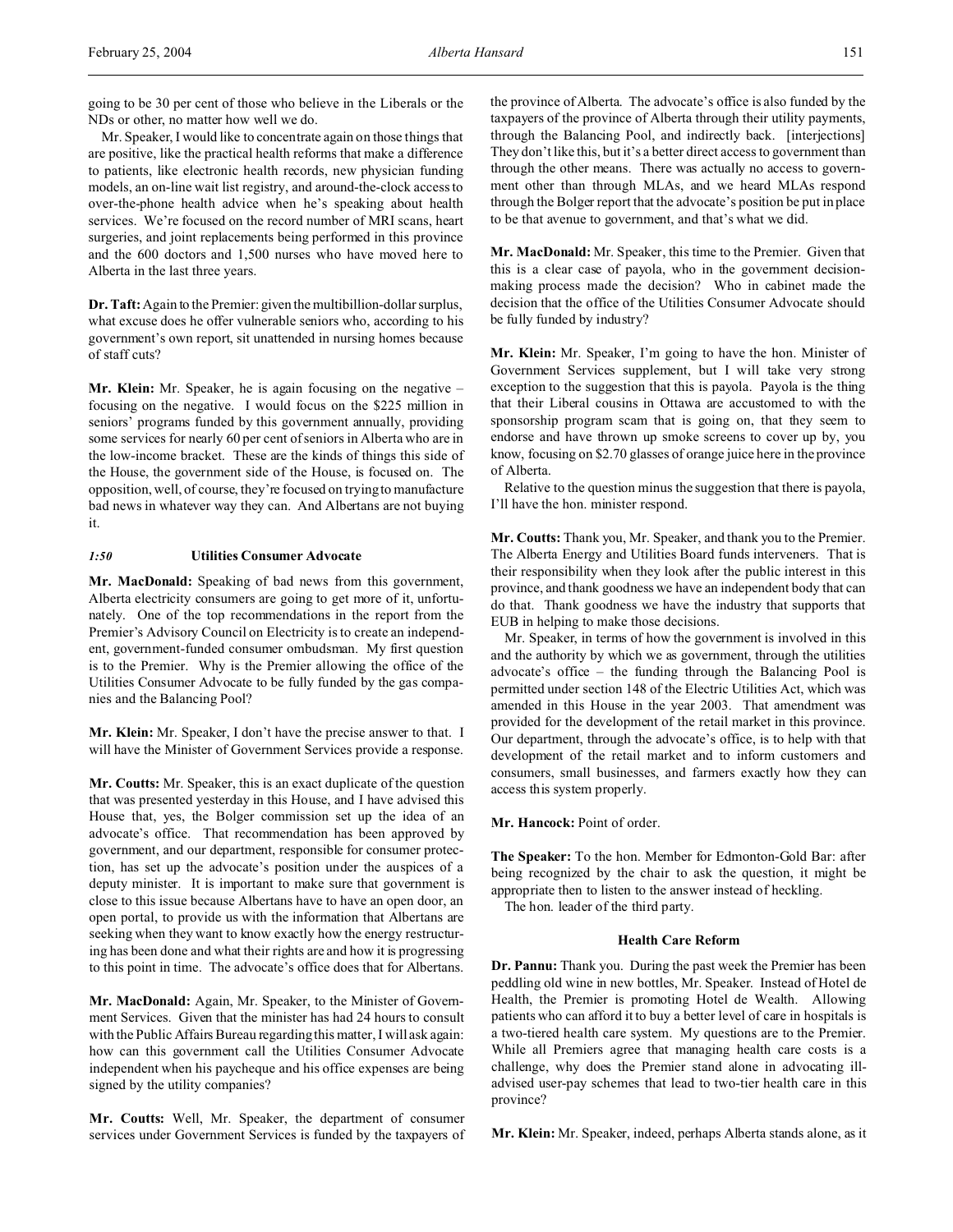has on a number of issues, issues that have made this province very unique but, on the other hand, very prosperous and the envy of other provinces in Canada, because we've had the courage to think differently and to do things differently. Yes, I have said – and I will say publicly – that if all else fails and we can't reach consensus relative to meaningful reform to achieve sustainability in health care, then we will consider going it on our own.

But having said that, we will abide by the fundamental principles espoused by his late departed friend Tommy Douglas – well, I don't know if they were friends, but the late departed Tommy Douglas – who basically said that no one should lose their dignity and their home and their livelihood because of illness or sickness. That's what medicare was all about. [interjections] Well, it was. It was. It was brought about so that people who were sick or injured wouldn't lose their homes and their businesses because of illness or injury. That's why it was brought about.

The system has grown to be all things for all people for all causes, and we have to address that. Indeed, every Premier – every Premier – and every territorial leader has said that health care costs are driving their jurisdictions into bankruptcy, and it was unanimous in the letter to the Prime Minister that unless something is done to achieve sustainability, the health care system as we know it today will not be here 10 years down the road. Now, you may think differently, but I'll tell you that your friend in Saskatchewan, Mr. Calvert, your friend in Manitoba, Mr. Doer, agree – agree – with me on this point.

*2:00*

**The Speaker:** Do I take it, hon. Member for Edmonton-Highlands, that you rose on a point of order?

**Mr. Mason:** Yes, Mr. Speaker.

**The Speaker:** Okay. The hon. leader.

**Dr. Pannu:** Thank you, Mr. Speaker. My second supplementary question to the Premier: why is this Premier out of step with his fellow Premiers, including Conservatives like the Premier of Nova Scotia, who are urging the federal government to implement the blueprint for health care sustainability contained in the Romanow report?

**Mr. Klein:** Mr. Speaker, I am not out of step with the other Premiers. I agree with the other Premiers that that portion of the Romanow report should be adopted; that is, there should be more federal funding. But that is only one piece of the puzzle. That is a small piece of the puzzle. We need to look in a meaningful way at things we can do that won't undermine public health as it relates to those who are truly sick and injured in society but, at the same time, will give the regional health authorities and others the opportunity to generate revenue.

Now, relative to the wine situation, let's get it on the record and let's get it straight. A reporter from the *Edmonton Journal*, Kelly Cryderman, asked me about a situation in terms of sustainability, and I related to her a situation that was passed on to me by a person in Calgary. That person said that he travelled to Birmingham, England, where he wanted to get a hip replacement using the Birmingham hip, which I understand is the latest in technology.

He mentioned to me that he rented a room in association with the hospital. There were 10 rooms, five of them, by the way, occupied by Albertans – 10 rooms, five occupied by Albertans – and these rooms were like hotel rooms, but they were attached to the hospital. Yes, those people who could afford it paid to have those luxury rooms, and yes he could order wine to his room because it was operated like a hotel, but the public hospital was still in place, was still doing hip surgeries. The doctors there contracted to do a certain amount of procedures under the national health system in Britain.

We have never looked at the system in Britain; we have never looked at the system in France; we have never looked at the system in Sweden: all of them social democratic countries. We have never looked in detail at those systems where they do have a mix of public and private. We have to ask ourselves: why are we number 27 in the world? Why are we not number one?

**Dr. Pannu:** Thank you, Mr. Speaker. Granted that this Premier keeps interesting company, why won't he level with regular Albertans and admit that the flexibility he seeks in interpreting the principles of the Canada Health Act is code for introducing health care user fees?

**Mr. Klein:** No, it's not code for introducing health care user fees, although user fees may be part of the answer. May be. You know, user fees is a sexy 15-second sound bite, but it may be a multitude of things including closing the Romanow gap, including looking at ways to allow regional health authorities to be more flexible, including recommendations contained in the Graydon report talking about deductibles and to some extent user fees. All of these things need to be looked at, and we need to look at them because the health care system that he cherishes so much will not be there. It will collapse totally and completely.

**The Speaker:** The hon. Member for Drayton Valley-Calmar, followed by the hon. Member for Edmonton-Glengarry.

## **Mature Cattle Marketing and Processing**

**Rev. Abbott:** Thank you, Mr. Speaker. The partially lifted borders were excellent news for our cattle industry, although news reports today say that Montana is asking for a seven-year ban on live cattle exports, which is nonsense, and restrictions imposed by other countries limited the beef that could be exported to cattle less than 30 months of age. This has meant an overabundance of cattle more than 30 months of age with no other market than the domestic one. My first question is for the Minister of Agriculture, Food and Rural Development. What is being done to help deal with the overabundance of mature beef in Alberta?

**Mrs. McClellan:** Mr. Speaker, first of all, I don't believe that Montana is asking for a seven-year ban. There are a few people in Montana that have mentioned that. I spent some time with the Director of Agriculture for Montana in Washington earlier this week, and there was no suggestion of that. In fact, what all the directors of Agriculture across the U.S. and the ministers in Canada are searching for is a way to resume normal trade.

Mr. Speaker, when we were faced with the issue of BSE in our country, we quickly came to a conclusion with the industry that there were some things that we were going to have to do differently, and one was the handling of mature cattle. In spite of our being successful in having the border opened for boneless beef under 30 months in seven months, not seven years, we have a supply of mature cattle and bulls. Prior to May 20 about 60 to 70 per cent of those animals went live into the U.S. and into Mexico to be processed. So we realized that we were going to have to deal with this on a long-term basis in our country.

So the government of Alberta being visionary, working with the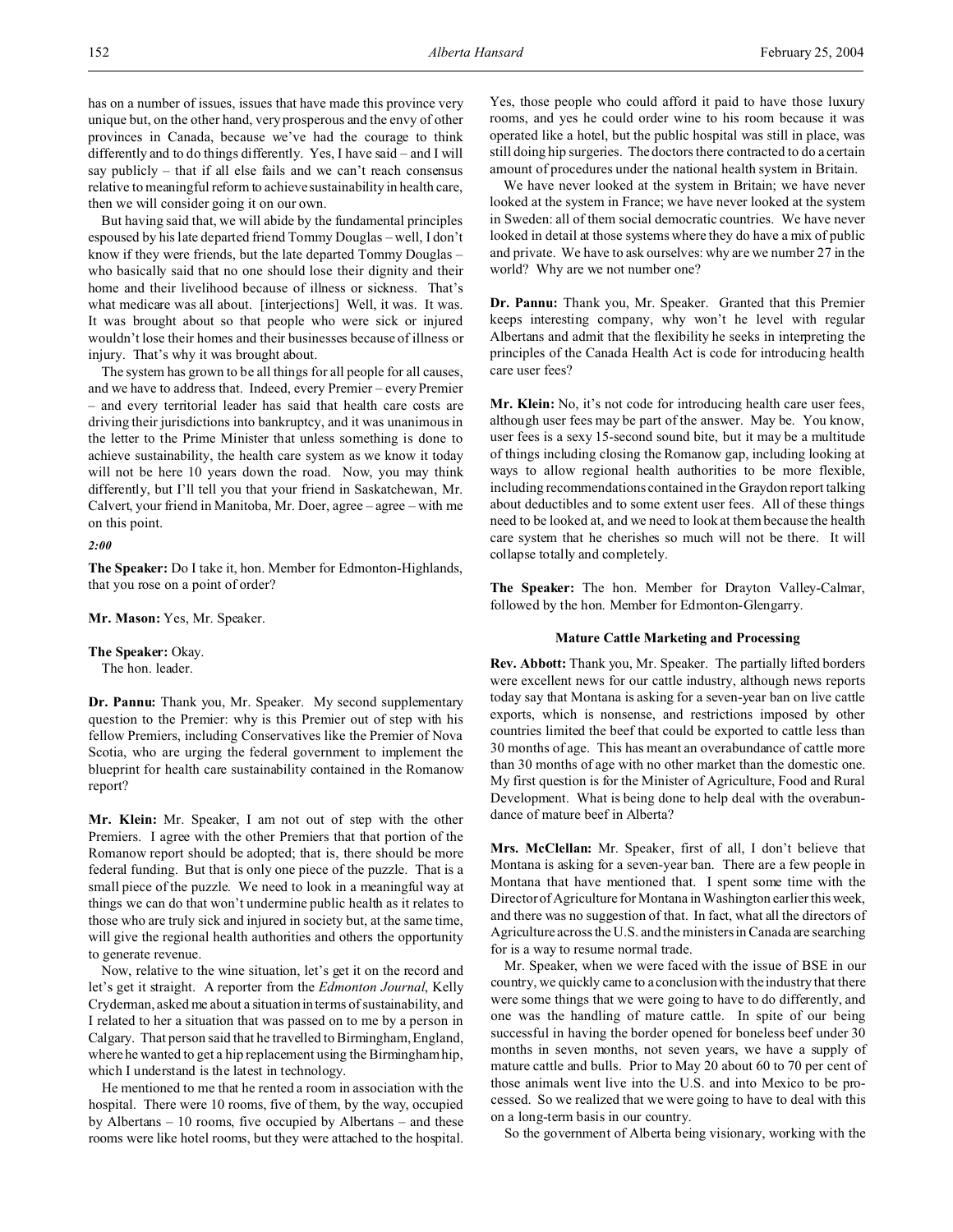industry some months ago, put three programs in place to deal with this issue. We realized that we had to have capacity to kill these animals, which we don't have today. We realized we had to have a home for the product within our country, which we don't have today, so we put three programs in place. The \$4 million beef product development program, which looks for new ways to use that material and, in addition, a \$25 million loan program with Ag Financial Services Corporation to help processors process that in our province.

**The Speaker:** The hon. member.

**Rev. Abbott:** Thank you, Mr. Speaker. My next question is for the same minister. Given that many farmers and ranchers are asking me how they can process and sell their own beef, what is your department doing to make it easier for small producers to develop valueadded opportunities on their farms?

**Mrs. McClellan:** Well, Mr. Speaker, we have something in this province that's the envy of many provinces in Canada and, in fact, many places in the world.

#### **Mr. Mar:** It's our Premier.

**Mrs. McClellan:** It's our Premier – you're right – and the vision of this Premier.

We have in this province the Leduc processing centre, and I've often said that this is probably the best kept secret in our province, but, Mr. Speaker, it is becoming far better known, and many members would remember that we introduced, also, an incubator addition to that project.

What we have done with the programs that we have for funding, which are modest but are what our processors told us they needed to change their plants to handle more of this product, is put the Leduc processing centre at their disposal and also purchase some additional equipment that would be needed there to develop that product. That's what our producers told us: we need help with product development. Obviously, each one who wants to do this can't go out and purchase the equipment on a trial basis. So that is occurring, Mr. Speaker, as we speak.

**The Speaker:** The hon. member.

**Rev. Abbott:** Thank you, Mr. Speaker. That's good news.

My final question is for the same minister. Is your department considering changing any regulations to make it easier for producers to develop value-added opportunities on their farms?

**Mrs. McClellan:** Well, Mr. Speaker, if the experience with BSE has taught us one thing, it's the importance of having good food safety rules and regulations in place, the importance of having good livestock transportation rules and regulations in place, and having regulations in place that allow us to identify animals and/or, indeed, product readily. So as has been our practice, we sit with the producers. We'll talk about regulations that they might see that are inhibiting them from moving ahead, but we will not reduce regulations that in any way compromise the quality and the safety of the food products we produce.

## *2:10* **Government Aircraft**

**Mr. Bonner:** Mr. Speaker, yesterday we seemed to have some confusion about whether or not the government uses its planes to fly persons not in government to partisan political events. When I asked if municipal leaders were flown in a government plane to a partisan political event, the Minister of Municipal Affairs replied: "Absolutely, yes, to the question." When I asked if the persons in question paid the cost of their trips, he answered: "At no time will a government plane ever be used for political purposes." This is a great contradiction. To the Premier: will the Premier help his minister out by confirming that the government does transport people to partisan political events such as a Premier's dinner?

**Mr. Klein:** Mr. Speaker, we're very careful about that. As a matter of fact, I know that those who attend Premier's dinners, whether it be in Calgary, Edmonton, Fort McMurray, Grande Prairie, Lethbridge, Medicine Hat, or Red Deer, are transported on chartered planes. Now, it may be that a minister or officials of the government have government business in that particular city and might have taken the plane down earlier to attend to that particular business, but in no case are any members of government allowed to take government planes to Premier's dinners or to other fundraising dinners.

**Mr. Lund:** Mr. Speaker, since the operation of the aircraft is in Infrastructure, I would like to supplement. I think that what is going on in here and what happened yesterday is actually very, very distasteful. From *Hansard* on page 117 just let me read a little of what the hon. member asked yesterday.

There were several municipal leaders, family members of MLAs, and other persons on board these government aircraft that day. Coincidentally, April 4, 2002, was also the Premier's dinner day in Calgary.

And then:

To the Minister of Municipal Affairs: did the government transport municipal leaders to the Premier's dinner, a partisan political event, on the taxpayer's [expense]?

Well, I happen to have in my hands right here – and I will file it later, at the appropriate time – the manifest from that day. It reads that the plane left Edmonton at 8:15 in the morning. There was one MLA and four other individuals aboard that aircraft. They were going to Calgary for a Roles, Responsibilities and Resources meeting sponsored by the Minister of Municipal Affairs. At 1 p.m. the plane left Calgary and came back to Edmonton, and on that plane there were the five people that went down in the morning plus two municipal leaders.

For the member to suggest that there were family members aboard the plane, that there were municipal people going to the Premier's dinner in Calgary that evening – you should be ashamed of yourself for making those kinds of accusations. They are absolutely false, and you should apologize to the people of Alberta for trying to make the people believe that, in fact, this is happening, because it is not happening.

**Mr. Bonner:** Again to the Premier. [interjections]

**The Speaker:** The hon. Member for Edmonton-Glengarry has the floor.

**Mr. Bonner:** Thank you, Mr. Speaker. To the Premier: can the Premier explain why on October 1, 2002, the government plane transported to and from Edmonton and Calgary six members of the Getty family?

**Mr. Hancock:** Point of order, Mr. Speaker.

**Mr. Klein:** Mr. Speaker, I have no idea, nor am I compelled to answer any questions relative to the activities of the former Premier.\*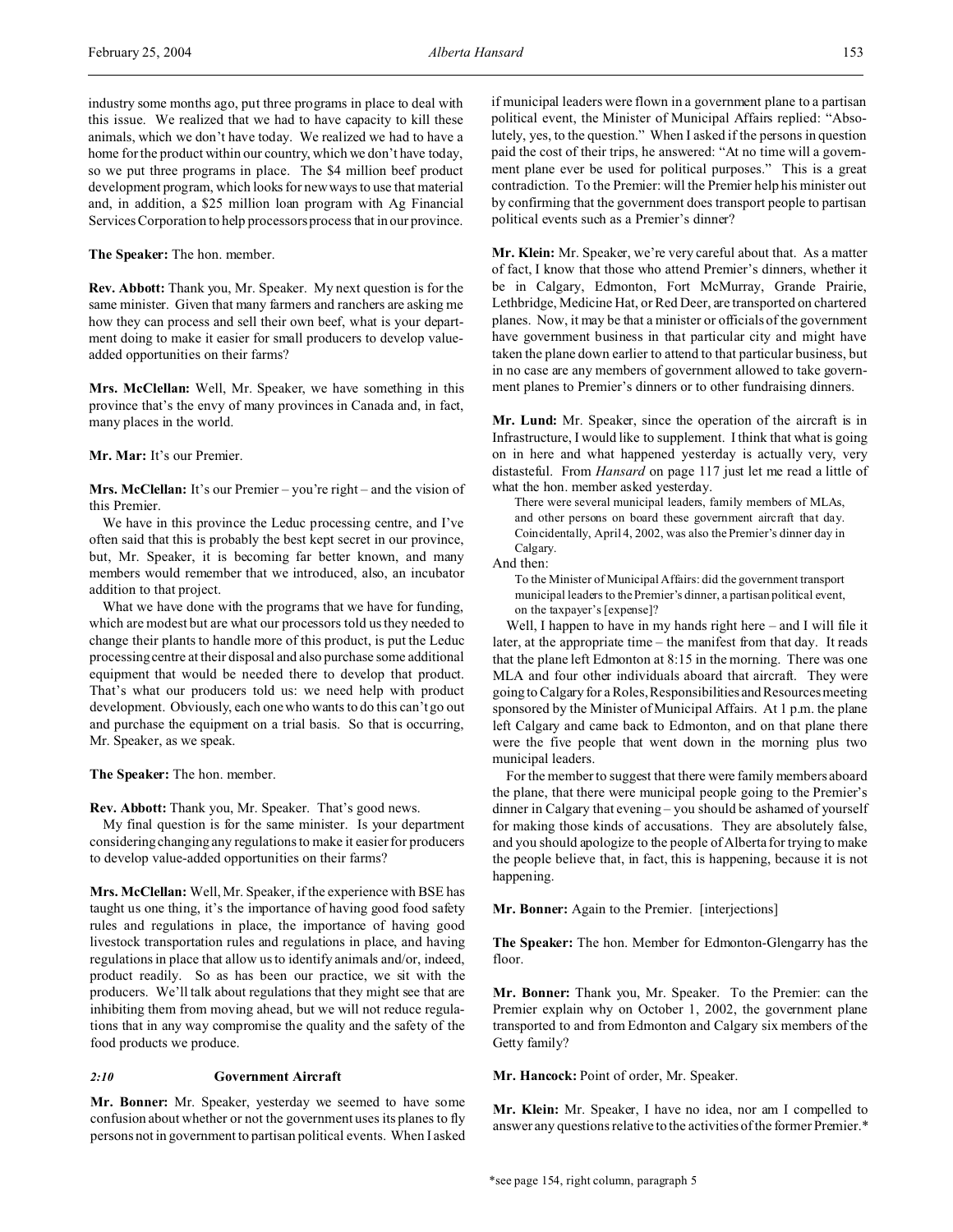**Mr. Bonner:** To the Premier: will the Premier tell us if any persons transported on government planes have reimbursed their costs for their trips?

**Mr. Klein:** Mr. Speaker, there was a time when we used the government airplane to attend things like the Western Premiers' Conference and other events where we have charged members of the media and members of the business community, the trade mission to Houston where we used the Dash 8.

Transport Canada has since ruled that you can't do that. Now, that was unbeknownst to me, so there was nothing untoward about doing that at that particular time. So, yes, indeed, there have been charge-backs. We're looking at that policy now. Much to my chagrin and my disappointment, apparently it can't be done. I think it's a courtesy, to say the least, and it's a convenience for members of the media and others who might want to travel to these conferences to go on the government plane if there's room, providing they pay. We usually charge what they would pay on the lowest cost excursion. Basically, it's the cost of fuel.

**Mr. Lund:** Mr. Speaker, under the terms of our licence, we are not allowed to charge for trips. So, as the Premier has indicated, that procedure has stopped.

**The Speaker:** The hon. Member for St. Albert, followed by the hon. Member for Edmonton-Ellerslie.

## **Federal Health Care Funding**

**Mrs. O'Neill:** Thank you, Mr. Speaker. At the first ministers' meeting in January the Prime Minister finally followed through on his predecessor's commitment for an additional \$2 billion to health care. Alberta's share of that money is approximately \$200 million. My question is to the Minister of Health and Wellness. Can the minister tell this House if he has had any indication yet from the federal government and the federal Minister of Health that it will annualize the one-time commitment to health care?

**Mr. Mar:** Mr. Speaker, across Canada health care costs have gone up at roughly twice the rate of the rate of growth of government revenues, and that's the reason why at yesterday's news conference from the Council of the Federation our premier and premiers from across Canada unanimously urged the federal government to annualize the \$2 billion that was announced by Prime Minister Chretien and repromised a number of times since then.

Mr. Speaker, as the hon. member indicated, Alberta's share of that money is \$200 million. Let's put that in perspective: that will only pay for about 10 days of health care in this province. Now, every dollar of that is welcome, and I know that regional health authorities will put it to good use, but to this point not Alberta nor any other province of Canada has had any hint at all that the federal government is planning on annualizing that funding, which is much needed.

**Mrs. O'Neill:**Well, my supplemental to the same minister then: has the federal government given any indication that it plans to pay more of its fair share of health costs?

**Mr. Mar:** Well, Mr. Speaker, a bit of history on medicare in this country. When it started out as a provincial/federal partnership with Tommy Douglas introducing a universal hospital insurance system in Saskatchewan, the federal grants for that were 50 per cent. So it was a 50-50 cost-sharing arrangement. Now, that model stayed in place until 1977 when a Liberal Prime Minister replaced it with block funding for health and postsecondary education. That is what eventually turned into the Canada health and social transfer in 1996.

Right now nationally the federal government contributes just 16 cents on the provincial health care dollar. All provinces across Canada are demanding that the federal government move to the 25 per cent recommended by the federal government's own royal commission. So far, Mr. Speaker, there has been no federal intention expressed of doing so.

#### *2:20* **Water Management**

**Ms Carlson:** Mr. Speaker, the government's ministers can't seem to agree on the Red Deer River diversion. The Minister of Energy seems to think it's no big deal, while the Minister of Environment isn't so sure. Yesterday that minister said he is not even sure whether he disagrees or agrees with the appeal. To the Premier: is the Red Deer River diversion, where fresh water will be taken out of the water cycle forever, a big deal, or isn't it?

**Mr. Klein:** Well, Mr. Speaker, if you'll permit me, I would like to answer that question, but something's been playing on my mind relative to a question asked by the hon. Member for Edmonton-Glengarry. It alluded to the former Premier and his family using the plane. I wasn't paying that close attention. It was in 2002. Indeed, Mr. and Mrs. Getty were on a plane as well as members of his former staff, and that was to transport him for the dedication of the Getty wild-land park. Just to have that clarified.\*

Mr. Speaker, in answer to the hon. member's question: is it of importance to me? Yes, it is. It's of extreme importance to me. It's of extreme importance to, I believe, both members representing Red Deer and the hon. Member for Lacombe-Stettler and the hon. Member for Ponoka-Rimbey, probably the hon. members for Rocky Mountain House and Drumheller-Chinook as well. The reason it's important is that some of the communities surrounding Red Deer are running short of water. Aquifers are drying up, and a diversion is deemed to be one way in which these communities can be assured of a secure supply of water for the future. Where that process is right now, I really don't know, but I am very keen on this particular project.

**Ms Carlson:** Mr. Speaker, then why would the approval for the diversion be given before the Water for Life plan has been completed? That seems to indicate to the communities in those areas that their concerns over long-term access to water are unfounded and going to be ignored. You can't just let companies take water out of the life cycle.

**Mr. Klein:** I think we're talking about two issues here. One is the sustainability of supply for communities, potable water, and the other is the whole issue of water being used in oil field development, Mr. Speaker. Perhaps the hon. member can clarify for me the point that she is trying to make because I, quite simply, don't get it.

**Dr. Taylor:**Mr. Speaker, I just wanted to point out that I believe the member opposite is once again recycling a question. Although as Minister of Environment I like recycling, I don't necessarily like recycled questions. She's recycling the question she asked yesterday, which I assume is dealing with the Environmental Appeal Board hearing that is going on as we speak. That has to do with the Capstone request to divert water out of the river for the Capstone Energy company. I assume that is what she is speaking towards.

What I believe the Premier was referring to was – if you remember last session, I believe, we passed an interbasin transfer act that would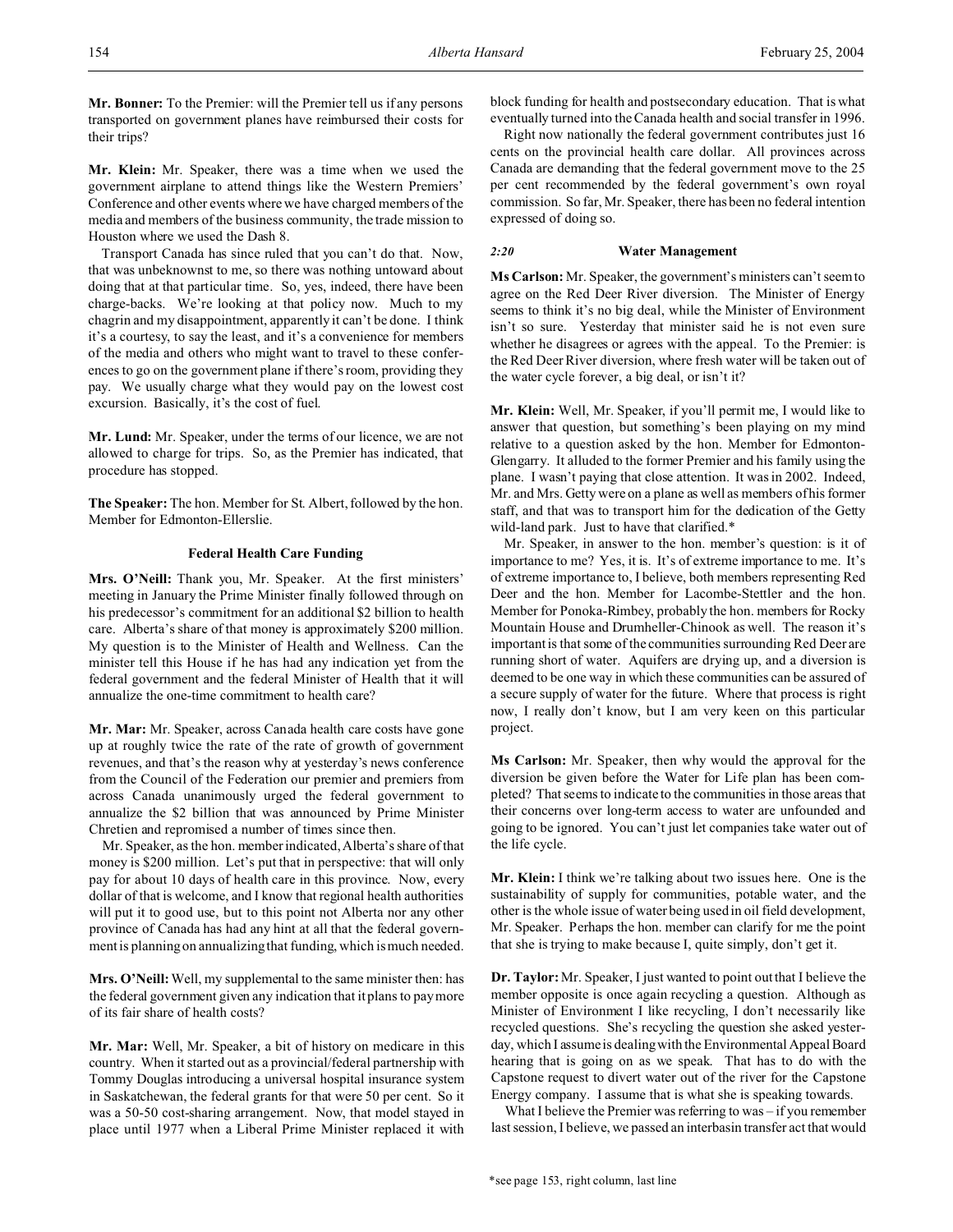allow Red Deer to supply water to all those various communities that the Premier was referring to. But I believe the member was referring to the Energy hearing that's going on. As I said quite clearly yesterday, there's a process. I will have a recommendation from that hearing within 30 days or thereabouts, and we'll make a decision at that time.

**Ms Carlson:** Mr. Speaker, my final question is to the Minister of Environment. Does this government believe that using fresh water for injection is a sustainable use of water? Please don't recycle your "I don't know" answer.

**Dr. Taylor:** Mr. Speaker, as I pointed out when the member asked that question yesterday, we have a committee that is made up of the environmental groups; it's made up of the energy industry, the gas and oil producers; it's made up of the Alberta municipal districts and counties; it's made up of the AUMA. We have this group that is currently meeting, and they expect to have their initial recommendations back to me by the end of March or in that time frame, and they will be making recommendations on utilization of water that removes it from the hydrological cycle. That's what the committee is designed to do, and that's what we're waiting for recommendations on.

**The Speaker:** The hon. Member for Red Deer-North, followed by the hon. Member for Edmonton-Centre.

## **Education Agreement with Saxony**

**Mrs. Jablonski:** Thank you. Mr. Speaker, on Monday, February 23 an agreement was signed between Alberta Learning and the German state of Saxony's Ministry of Education and Sports. The free state of Saxony in Germany also has an agreement of co-operation with the province of Alberta. Besides government agreements we have agreements between Lindsay Thurber high school in Red Deer and Harry Ainlay high in Edmonton that are twinned with high schools in Hesse, Germany. Could the Minister of Learning please explain how the agreement between Alberta Learning and the Saxon Ministry of Education and Sports will benefit the students and teachers of Alberta and why the Saxon ministry has chosen Alberta Learning to partner with?

**The Speaker:** The hon. minister.

**Dr. Oberg:** Thank you very much, Mr. Speaker. Just to start off on that question, I feel very strongly that any time we can sign agreements with countries across the globe, students in Alberta benefit. We benefit by sharing experiences. We benefit by sharing education systems.

This particular MOU, in specific, signed in five areas, basically. The first one was an educator exchange, which enables us to have teachers go back and forth between Saxony, Germany, and Alberta.

The second one was school partnership, which will be adding more to the twinning arrangements that the hon. member just asked about. Again, I feel that this is an incredibly good use of these agreements, where we can get students in our province of Alberta talking to and having good dialogue with students in other parts of the world.

The third thing will be information on education-related issues. Quite simply, Mr. Speaker, this is an agreement that allows us to talk about education, to talk about what each of our partners is doing.

The fourth thing will be the foreign language assistance program. Mr. Speaker, as I've said in this House many times, in the year 2006 we will be making second languages very, very important to our system. The German language will be one of them, and we will be counting on sharing expertise with areas such as Saxony in order to do this.

Mr. Speaker, the last thing that we signed was about teacher inservice training opportunities. Quite simply, this agreement entails that when there are in-service opportunities for either Saxony teachers here or for our teachers in Saxony, Germany, we will make those opportunities available and communicate to Saxony on this.

Mr. Speaker, again I'll reiterate that any of these agreements that we sign with foreign countries, with foreign states, truly add to the educational experience for our students.

**Mrs. Jablonski:** Mr. Speaker, my last question to the Minister of Learning: what areas of best practices in Alberta Learning were the delegation from Saxony most interested in?

**Dr. Oberg:** Well, first of all, Mr. Speaker, the reason that Saxony came over here is our rankings in the OECD. As everyone in this Assembly and everyone in Alberta should know – and many people do – we finished number one on the exams in the OECD in the year 2000. What this has done is given us truly a world-wide reputation for our learning system. Quite simply, what Saxony, Germany, wanted to do was come over and see exactly what we were doing in curriculum development, in technology, in teacher in-servicing and teacher professional development, essentially the whole elements of our learning system.

Mr. Speaker, through to the hon. member, they also had an opportunity to tour the Nanotechnology Institute at the University of Alberta as well as see several of our great projects at the University of Calgary. So in a space of about three or four days they saw an excellent cross-section of what we're doing in Alberta for education. *2:30*

**The Speaker:** Hon. members, just a comment about question period today. It seems that the Speaker should never ask for brevity in questions and brevity in answers. Every time I do that we get less productivity, so I'm going to learn and never say that again.

My apologies to the eight members who could not participate today, but nine did participate with questions and answers.

#### head: **Recognitions**

**The Speaker:** In 30 seconds I'll call on the first of several members. The hon. Member for Medicine Hat.

#### **Alberta Union of Provincial Employees**

**Mr. Renner:** Thank you, Mr. Speaker. Positive employer/employee relationships are somethingthat everyorganization should constantly strive for. The government of Alberta is no exception. One way to maintain a positive working relationship is through face-to-face contact between front-line workers who apply public policy and MLAs who develop the policy.

This Monday I was pleased to participate in an educational seminar sponsored by AUPE, the Alberta Union of Provincial Employees. The purpose of this seminar was to assist union representatives to develop positive working relationships with government officials and legislators. I found the meeting to be enlightening and encouraging not because we agreed on every issue, because quite frankly, Mr. Speaker, we may never agree on every issue, but because we were developing a process so issues can be presented in a meaningful discussion that respects both the deliverer and the developer of public policy.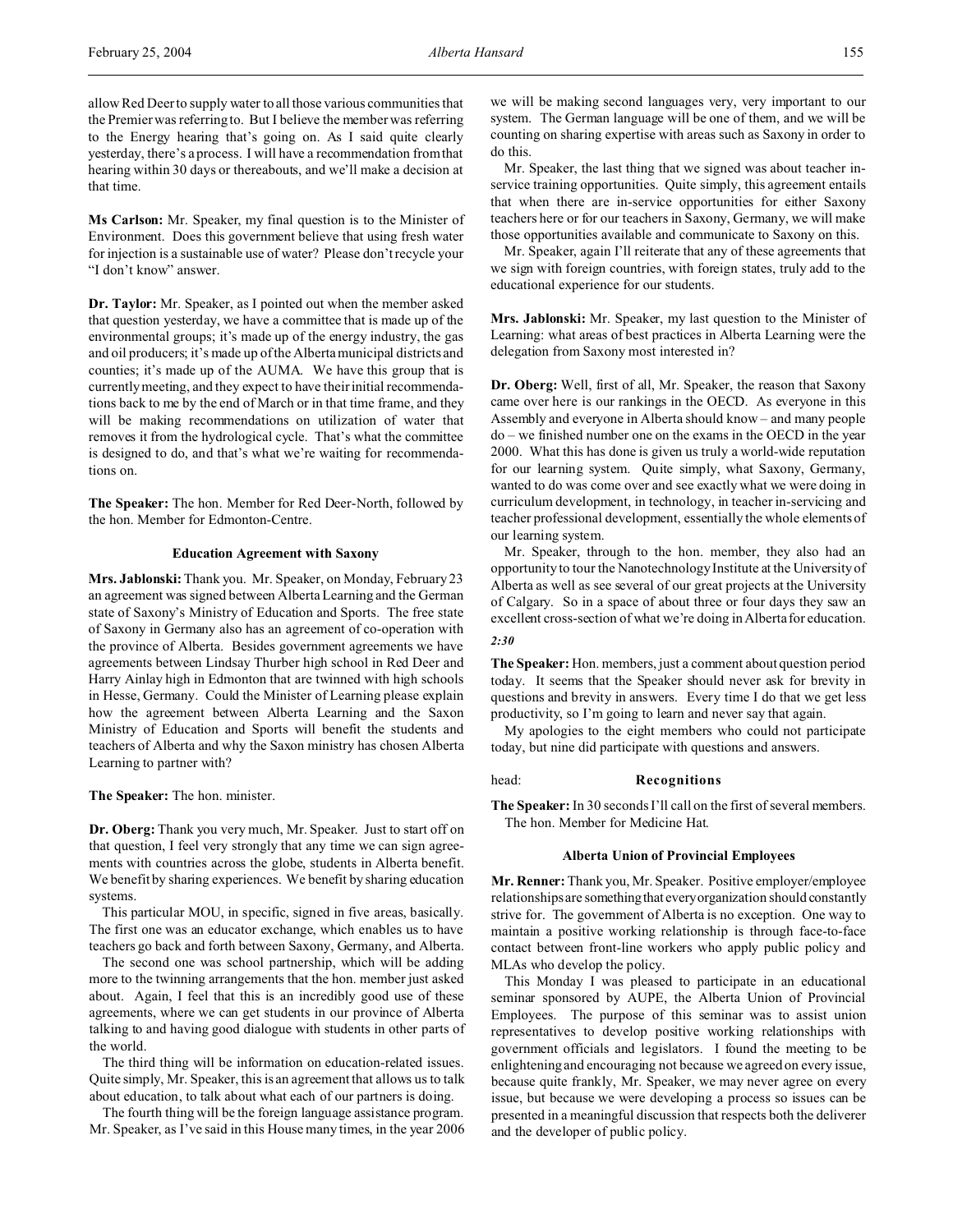Mr. Speaker, I would like to thank the AUPE leadership and members for presenting me with a union hat and sweater after my presentation. As promised, I was pleased to model both on my way into question period this afternoon.

I ask all members to join me in congratulating AUPE on this positive training initiative.

**The Speaker:** The hon. Member for Edmonton-Rutherford.

## **Dr. Gary McPherson**

**Mr. McClelland:** Thank you, Mr. Speaker. I rise today to acknowledge an Albertan well known to this Assembly. Her Excellency the Right Honourable Adrienne Clarkson, Governor General of Canada, presented the insignia of membership to the Order of Canada to Dr. Gary McPherson, Friday, February 20, 2004, at Rideau Hall in Ottawa. The Order of Canada is our country's highest honour for lifetime achievement.

I've had the privilege of knowing Gary for many years. He is a man of incredible strength of character and is a testament to the human spirit. For nearly 35 years Gary lived in a long-term care facility after childhood polio left him quadriplegic. His mind and his heart more than make up for his physical challenges.

Gary broke from the bonds of institutional living to become a voice of social change that has inspired others. He is a community activist, an administrator, and a role model for us all. As many of you know, Gary was the first chair of the Premier's Council on the Status of Persons with Disabilities. He remains active in our community to this day, providing strong, articulate leadership to the Alberta Paraplegic Association, the Rick Hansen Centre, and the Steadward Centre.

Behind every successful man is, of course, a happy and stable home. For that, we recognize Valerie Kamitomo, his lovely wife and mother to their children, Keiko, 14, and Jamie, 13.

Dr. McPherson is a remarkable Albertan embodying the values we hold dear, independent of mind, caring, and committed to building a just society for all.

Thank you.

**The Speaker:** The hon. Member for Calgary-East.

## **Kim Evanochko**

**Mr. Amery:** Thank you, Mr. Speaker. It's indeed a pleasure to rise today to formally extend my congratulations to a very special young lady, Kim Evanochko, from the community of Forest Lawn in the constituency of Calgary-East.

Mr. Speaker, Kim has competed for some time in speed skating and earned the right to represent Alberta at the Special Olympics Canada Winter Games in Prince Edward Island. Today I'm very pleased to recognize Kim's very exciting finishes; namely, two firstplace finishes, two second-place, and one third-place finish.

Truly, all participating athletes are to be commended. I especially want to applaud Kim's Olympic spirit and her contribution to Alberta pride.

I ask that my hon. colleagues join me in recognizing Kim Evanochko, athlete and Albertan extraordinaire.

**The Speaker:** The hon. Interim Leader of the Official Opposition.

#### **Greater Edmonton Teachers' Convention**

**Dr. Massey:** Thank you, Mr. Speaker. Today I recognize the teachers attending the greater Edmonton teachers' convention. This has been a trying year for many of those teachers. Many are worried about the recommendations of the Learning Commission that may seriously rupture their professional association. The convention is an opportunity for them to set the problems of crowded classrooms, fewer resources, and colleagues who are no longer with them aside.

Renewing the Spirit is appropriately the theme of this convention. For many, given the trials of the past year, the theme will have special meaning. But renew their spirit they will. They'll explore new ideas, share successes with each other, and be inspired by internationally rated speakers. The topics range from a keynote speech on school bullying to a smorgasbord of panels, demonstrations, lectures, and debates that will help make them better teachers when they return to their classrooms. There are literally hundreds of topics to choose from spread over some of the best venues in this city.

We wish them well as they go about becoming better professionals. Our children will be the benefactors.

Thank you, Mr. Speaker.

**The Speaker:** The hon. Member for Edmonton-Castle Downs.

## **Pierre Lueders and Giulio Zardo**

**Mr. Lukaszuk:** Thank you, Mr. Speaker. It is with great pride that I rise today to recognize Pierre Lueders, an outstanding Albertan who recently won a gold medal in the 2004 World Cup two-man bobsleigh championship in Germany. His achievement on the world stage is a testimony to his athletic ability, determination, and commitment to excellence that serves as a powerful example to young, aspiring athletes throughout Canada and around the world. Like all athletes he has worked long and hard to reach such an exceptional level of success and, in doing so, has brought pride and honour to our capital city, our province, and our country.

Pierre and his teammate and brakeman, Giulio Zardo, are recognized as one of the best teams in the world. Their recent success builds on Alberta's rich tradition of excellence and demonstrates that effort and dedication have their rewards.

I know that all members of this Assembly are extremely proud of Pierre and will join me in extending our congratulations and best wishes to him and his teammate on winning a gold medal. I should add, Mr. Speaker, that Pierre is the brother-in-law of our Minister of Economic Development.

Thank you.

**The Speaker:** The hon. Member for Red Deer-North.

#### **Dr. Robert Lampard**

**Mrs. Jablonski:** Thank you. Mr. Speaker, on August 2, 2003, Dr. Robert Lampard of Red Deer and his son Geoffrey led a group of Rotarians with little or no mountaineering experience to the peak of Mount Davidson on the first documented climb of this 2,909 metre high mountain located on the eastern slopes of the Rockies near Devil's Head north of Lake Minnewanka. Mount Davidson was named after James Wheeler Davidson, an explorer, a community leader, and a Rotarian who chartered 32 Rotary clubs from Banff to Bangkok and from Athens to Auckland from 1920 to 1931.

At noon on that historic day the group of Rotarians, that included Davidson's grandson Tom Abramson, convened the highest organized Rotary meeting ever held in North America. They built a cairn, buried a time capsule, and toasted Davidson with champagne.

Davidson was a remarkable man and Rotarian, who had a mountain named in his honour. Dr. Robert Lampard of Red Deer is also a remarkable man and Rotarian, who made sure that the world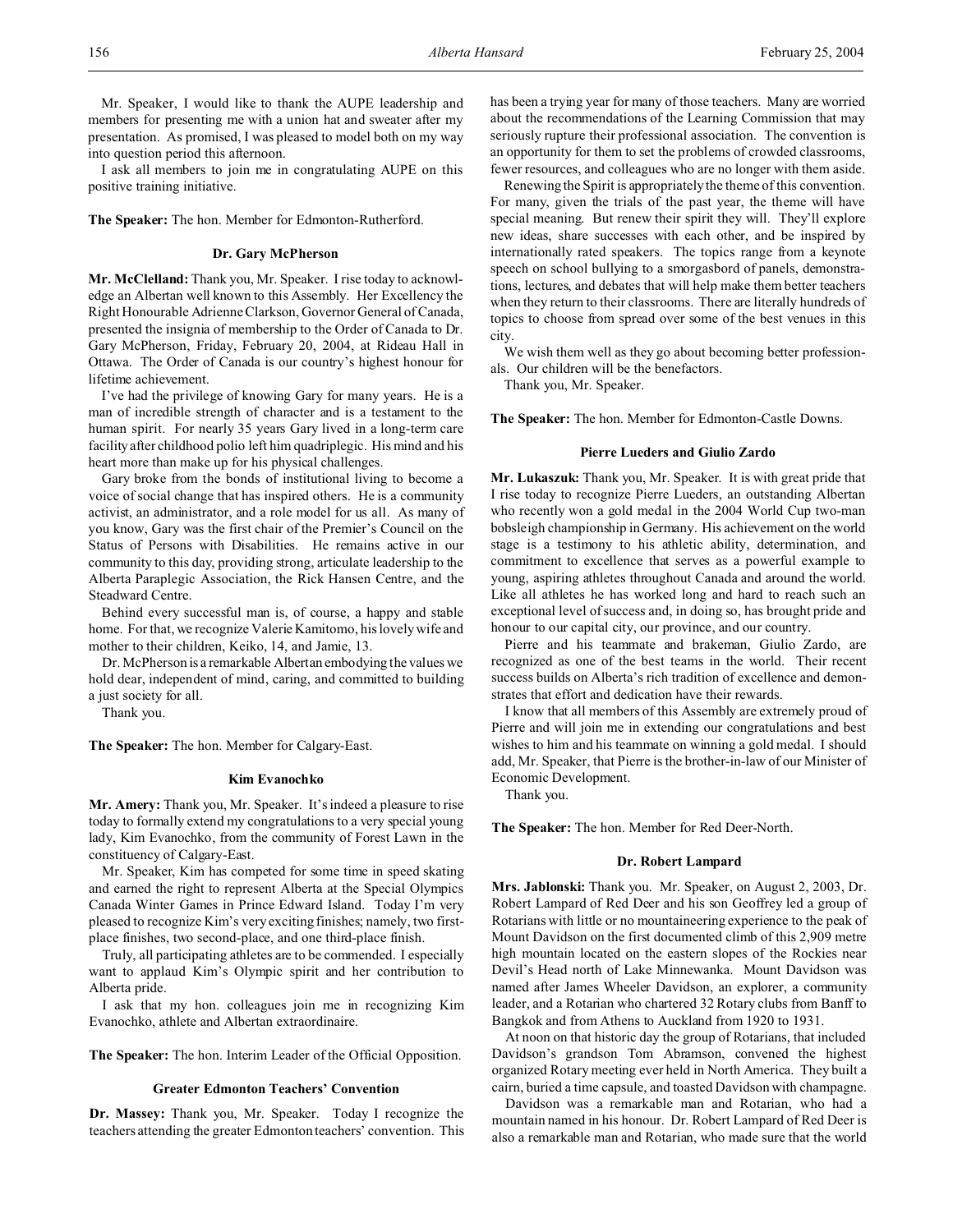would not forget the generous and energetic contributions of a man who lived by the Rotarian ideals of making new friends and service above self.

**The Speaker:** The hon. Member for Edmonton-Highlands.

#### **Communications, Energy and Paperworkers Union**

**Mr. Mason:** Thank you very much, Mr. Speaker. I rise today to recognize members of the Communications, Energy and Paperworkers Union, local 1900, some of whom I introduced earlier, who recently achieved a first collective agreement with Craig Media and A-Channel Edmonton. These union members – broadcasters, reporters, camera operators, and technicians – refused to give up even as the warm fall days turned into bitterly cold weeks and then into months during this long and difficult strike. My colleague and I from Edmonton-Strathcona along with many other Edmontonians were privileged from time to time to walk the picket line with them.

The members of CEP local 1900 are going back to work March 1 having ratified a first collective agreement with their employer. I send them our congratulations and our best wishes and our sincere hope that they can now start to reap the benefits of their employment that they so deserve.

Thank you, Mr. Speaker.

## head: *2:40* **Tabling Returns and Reports**

**Mrs. McClellan:** Mr. Speaker, I'm tabling today a report required under the Universities Act. The report on university animal facilities for 2003 covers inspections of facilities at the three Alberta universities that use animals in research and education, these being the universities of Alberta, Calgary, and Lethbridge. The report does conclude that the animals are being cared for appropriately.

Thank you.

**The Speaker:** The hon. Minister for Sustainable Resource Development.

**Mr. Cardinal:** Thank you very much, Mr. Speaker. I'm pleased to table with the Assembly today five copies of a recently printed report of the Endangered Species Conservation Committee, which is chaired, of course, by my colleague the Member for West Yellowhead. The committee reports to me on the progress of their efforts on behalf of Alberta's species at risk. The 11-member committee represents the academic community and organizations of land-use managers, resource users, conservation groups, and government departments. The biannual report covers the period of June 2000 to June 2002 and sets the stage for ongoing activities.

Thank you, Mr. Speaker.

**The Speaker:** The hon. Member for Edmonton-Glengarry.

**Mr. Bonner:** Thank you very much, Mr. Speaker. With your permission I'd like to table the appropriate number of copies of the Alberta government aircraft passenger manifest, and these are for the date of Thursday, April 4, 2002. The first flight on this manifest is the King Air. The department is Infrastructure, from Edmonton city centre to Calgary.

**The Speaker:** Hon. member, we just table and move on.

**Mr. Bonner:** Mr. Speaker, I think this will help clarify one of the issues brought up earlier on the floor.

**The Speaker:** Right now we're in Tablings. Is the hon. member finished?

The hon. Minister of Infrastructure.

**Mr. Lund:** Thanks, Mr. Speaker. I want to table answers to Written Question 15 from last session and the manifest that I referred to earlier that clearly was the basis of the question from the hon. member.

**The Speaker:** The hon. Member for Edmonton-Riverview.

**Dr. Taft:** Thank you, Mr. Speaker. I table the appropriate number of copies of a speech given by Christien Gauld. It was a very touching speech about the effects of cutbacks in speech therapy on her child.

Thank you.

**The Speaker:** The hon. Member for Edmonton-Gold Bar.

**Mr. MacDonald:** Thank you very much, Mr. Speaker. I have one tabling this afternoon, and that is a letter to the editor of the *Eckville Echo*, and it is signed by Herman Schwenk from Coronation, past president, Alberta Rural Electrification Association, and this is in regard to electricity deregulation.

Thank you.

**The Speaker:** The hon. Member for Edmonton-Strathcona.

**Dr. Pannu:** Thank you, Mr. Speaker. I've got one tabling today. It's appropriate copies of a letter from Mr. Tim Belec dated February 25, 2004. He's a resident of Westerose, and the letter is addressed to the Premier. He urges the Premier to seek a mandate before opening up our hospital wards to "silver-trayed room service to foreign 'customers'."

Thank you, Mr. Speaker.

**The Speaker:**Hon. members, I'm not sure if there's a full moon out today or not, but we've three points of order. So the first from the hon. Government House Leader.

## **Point of Order Parliamentary Language**

**Mr. Hancock:** Thank you, Mr. Speaker, and I hope by that reference that you weren't suggesting already that I was crazy.

Mr. Speaker, today in this House we reached, in my view, a new low, and I'm going to speak to the first of the new lows in my first point of order and then my second point of order presumably after Edmonton-Highlands has put his point of order.

The first point of order I raised was with respect to the third question put today, in this case by the Member for Edmonton-Gold Bar. I don't have the Blues, but during the process of putting his question, he used the term "payola." I would refer members to the Standing Orders of this House  $-23(1)$ , where a member "introduces" any matter in debate which offends the practices and precedents of the Assembly," and 23(i), imputing "false or unavowed motives" would apply – but more particularly to *Beauchesne*'s 493(3) and (4).

(3) The Speaker has traditionally protected from attack a group of individuals commonly referred to as "those of high official station". The extent of this group has never been defined. Over the years it has covered senior public servants, ranking officers of the armed services, [et cetera].

(4) The Speaker has cautioned Members to exercise great care in making statements about persons who are outside the House and unable to reply.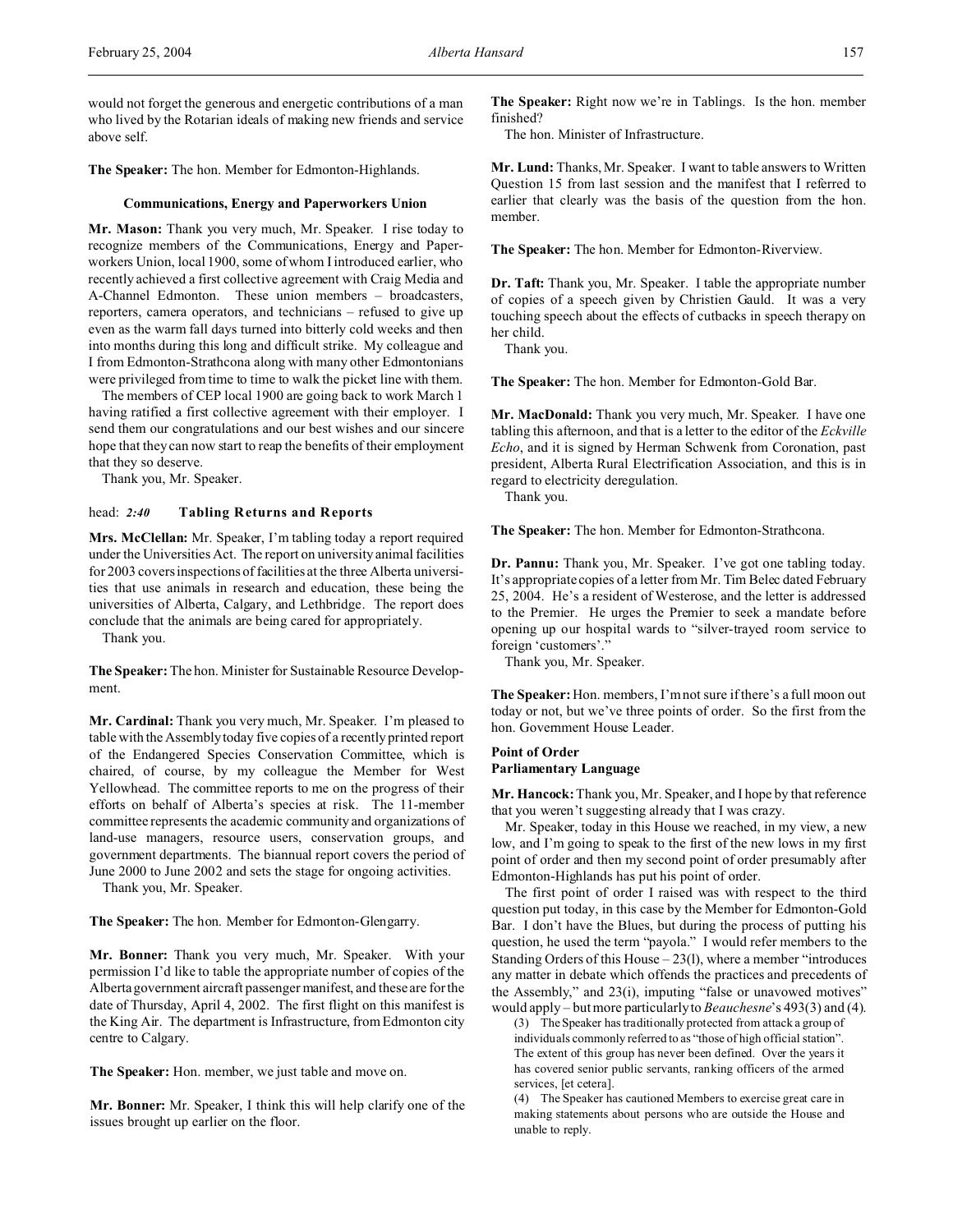Now, Mr. Speaker, when one uses the term "payola," I think there's a fairly clear understanding that one is suggesting impropriety and more than suggesting impropriety, but let's go to the Oxford dictionary definition: "bribery in return for the unofficial promotion of a product in the media." I don't think it's necessary for anyone on this side of the House to understand what the term means, but the people on the other side appear not to have a very good education; therefore, the Oxford definition of bribery: "dishonestly persuade (someone) to act in one's favour by a payment or other inducement."

Mr. Speaker, that is probably the most heinous thing that one can say of another person in government and public service, and in this case there can be no doubt as to whom the member on the other side was referring in his question. He was talking clearly about the public's advocate, the deputy minister level employee of the government who has been named as the Utilities Consumer Advocate.

Basically, the gist of the question today, the questions that have been raised earlier in the House – and I don't for a moment raise any concern about opposition members or any member of the House questioning how monies are applied to any particular project, who ought to be paying, who ought not to be paying. But to go so far as to suggest that there's payola, bribery, dishonesty with respect to a public official goes way beyond the pale, and that hon. member ought to stand in his place and state that he had no intention to impugn the integrity of senior public servants in this province and to acknowledge that by saying that there's payola involved, he's taking it above the normal propriety of this House in which the opposition has the right, indeed the obligation, to question the way in which government operates and went far beyond that. He should withdraw the comments which clearly impugn the integrity of the utilities commissioner of this province.

**The Speaker:** Hon. Opposition House Leader, are you participating on behalf of the hon. Member for Edmonton-Gold Bar?

**Ms Blakeman:** Yes. In my inaugural response as a House leader to the point of order raised I will be arguing in defence of the questions from the Member for Edmonton-Gold Bar. In looking at the question that was asked, there was no clear reference with the use of the word "payola," unlike what is being argued by the hon. House leader on the other side. He was questioning why the government had chosen to make other funding arrangements than what were clearly outlined in the government's own policy. The question of the use of the word "payola," which is an informal bribe to get special treatment, especially to promote a commercial product – in the question asked by the member, he's not making reference. He said, "Given that this is a clear case of payola." He does not attribute it to any given individual or entity at all.

Now, the House leader also raised but didn't argue the point of offending the practices of the House under 23(l), and he also raised *Beauchesne* 493(3)and (4), which is referring to "those of high official station," and in fact that has not been determined. "The Speaker has traditionally protected from attack a group of individuals commonly referred to as 'those of high official station.' " It's never been defined, but it gives suggestions of "senior public servants, ranking officers of the armed services, diplomatic representatives in Canada, a Minister who was not a Member of either House."

*2:50*

Well, we're here talking about independent businesspeople. [interjection] Yes, we're talking about who pays the utility commission, and the people that are involved in that I don't think are covered under any of the groups that I have just named: "of the armed services, diplomatic representatives in Canada, a Minister who was not a Member of either House." So I dispute that point from the member.

This is the job of the Official Opposition: to raise questions with the government and to call them to account. That is what this member has tried to do in bringing forward a situation in which the government appears to have contravened its own policy, and the member was questioning why. So I would argue that none of the citations brought forward by the House leader have in fact been contravened.

Thank you.

**The Speaker:** Additional participation?

Well, there may be some members in the House who actually are young enough not to know the origin of the word "payola," so just for edification I will advise them that there was a time in North America when disc jockeys were playing music and record companies wanted to promote music and the artists on the records. Somehow it seems that payments were made under the table to the disc jockeys to play the records. So it was a bribe, and it was exposed. As I recall, the American Congress, in fact, had massive hearings at one time, and a lot of very reputable people who had started careers in the record business quickly found their careers brought to an end.

In this case the hon. Member for Edmonton-Gold Bar raised the first question: "Why is the Premier allowing the office of the Utilities Consumer Advocate to be fully funded by the gas companies and the Balancing Pool?" Okay. A straightforward question.

In the second question the hon. Member for Edmonton-Gold Bar then goes further: "How can this government call the Utilities Consumer Advocate independent when his paycheque and his office expenses are being signed by the utility companies?" So there was a progression down the line.

Then in the third question the Member for Edmonton-Gold Bar basically agrees with the position he wants to take by saying:

Given that this is a clear case of payola, who in the government decision-making process made the decision, who in cabinet made the decision that the office of the Utilities Consumer Advocate should be fully funded by industry?

There's a progression in the three questions that almost leads to the conclusion that there was bribery taking place. That is, in the chair's view, totally, totally odious, and I'm not so sure that the language in the past is such that – everything has to do with the context of the question.

The word "payola" was used once in the Canadian House of Commons, and it was used in a speech given by the Member for Calgary West on September 28, 1998, but it was used in this context: "We have to end the whole practice of some would say payola, patronage, kickbacks or backroom dealing. Anyway we want to phrase it, it is wrong and we should end these types of things." There was no intervention and there was no interjection in the Canadian House of Commons at the time.

Today it seems, though, that there's an innuendo with respect to this. No one has been named with respect to this, and I say that no one has been named, so that means it's a technical determination that there was not an allegation made against a particular member. But there's absolutely no doubt in the chair's mind that it wasn't required. The phrase was not required in the question. It added nothing to the question.

The chair understands that there is a dynamic in the question period, but the chair also knows that if all members of this House respected the rules that are found with respect to questions in the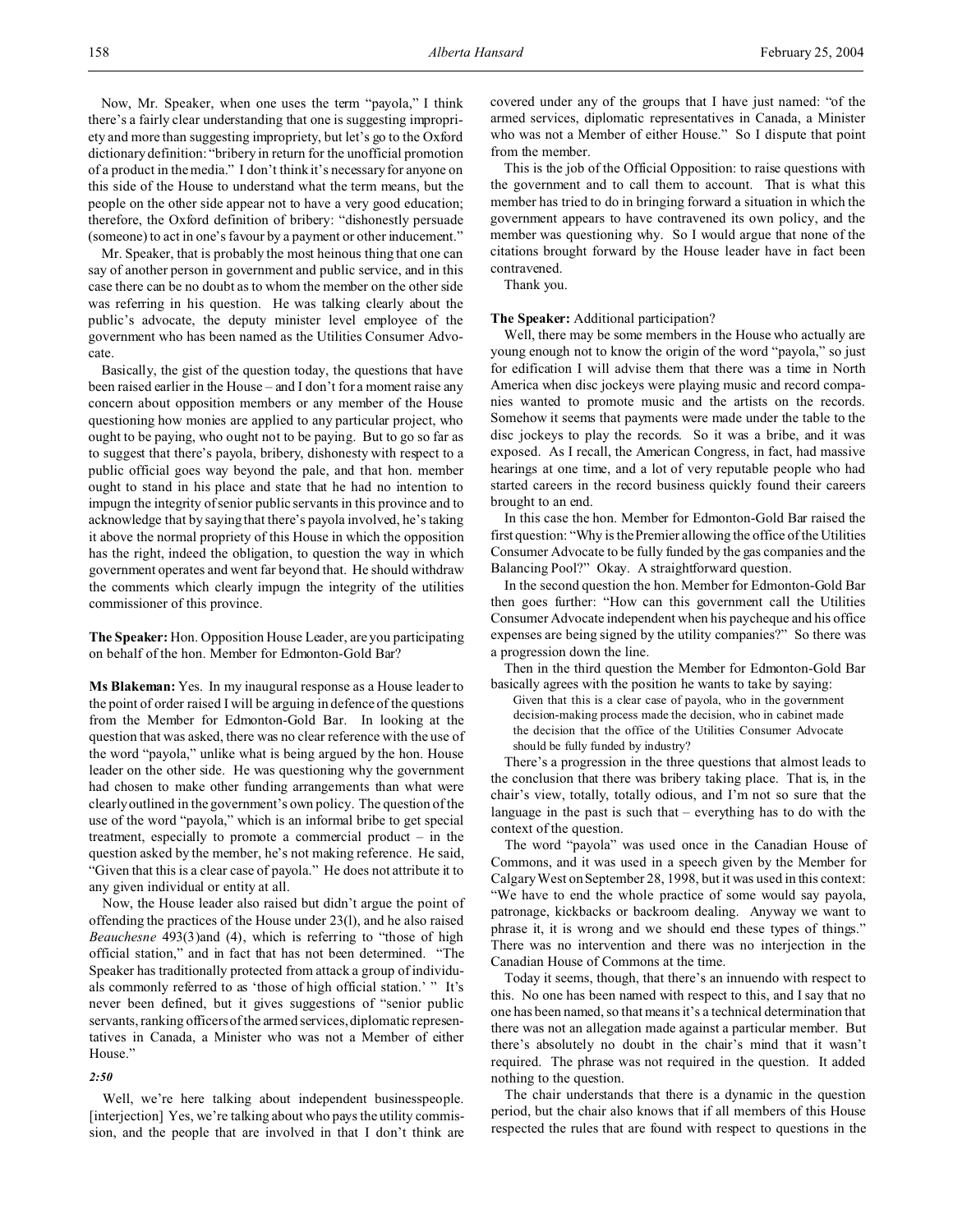The word in this case added absolutely nothing to the contents of the question. It provided an innuendo that perhaps will hurt someone outside of this House. Hopefully, that will not be the case. Words such as this are not necessary to any of the quality in this Assembly. One may be enthusiastic in the question, but the use of words which may cause harm to others adds nothing and adds nothing to the dignity of the person raising the question. The chair also has to note that the Premier did respond and said that he would use this term in speaking of the federal Liberals.

I think we're just on the edge here today of whether or not this is a point of order. There's nothing that added to the quality of the context. There is nothing that added to the importance or the impact of the question. It was a rightful interjection for the Government House Leader to raise the point of order. It was a rightful opportunity to have a review of this. I just wish people would ask questions according to the rules of the House, and maybe the answers would come back, too, according to the rules of the House. This is not a good example to give to anyone who visits this Assembly. I feel sad about that.

Hon. Member for Edmonton-Highlands, you had a point of order?

# **Point of Order**

## **Addressing the Chair**

**Mr. Mason:** I did indeed, Mr. Speaker, and if I may cite from *Beauchesne's* 168 and from *Erskine May*, chapter 18, on page 371: "A Member must address the Speaker and not direct his speech to the House or to any party on either side of the House." I don't have the Blues in front of me, but today during question period in response to the question from my colleague the leader of the New Democrat opposition . . . [interjections] If I can make my point without interruption. The Premier leaned over and in a very belligerent and aggressive fashion, pointing his finger at my colleague, repeatedly addressed him directly and not through the Speaker, calling him "you." He repeated that several times. I would just like to bring to the House's attention that as per your ruling it is, in fact, a requirement that even in response to questions it's important to go through the chair and not personally address any members of this Assembly.

**Mr. Hancock:** Mr. Speaker, I think it's always a matter of the rules of the House that one addresses the Assembly through the chair. It is difficult when you're asked a question and you're responding to a question raised by a member. You tend to look at the member and you tend to address the answer to the member because that's what's considered polite in normal society, but we recognize that in this House we address matters through the chair. I will make sure that all members of Executive Council are aware that that is the practice, procedure, and process in the future.

**The Speaker:** Hon. members, I'm going to bring this one quickly to a head. There was absolutely no doubt at all in the chair's mind that the hon. the Premier did turn his back to the chair and did focus his attention in the direction of the members of the New Democrat caucus, who should not have been interjecting when the Premier was speaking.

Now, there is a basic protection the chair can give to all members. There is a reason why members speak through the chair, and there is a reason why members are asked to direct their comments to the chair. It's not because the chair has an ego that needs to be, you know, enhanced. That's not the reason. It's done so that the chair can be in a position to protect the member and the members. If the member is not facing the chair and if something 'slurious', spurious may be used by way of language, I guess, with words being omitted or body movements or something like this, if the chair doesn't see it, the chair cannot intervene to protect anyone. That's the reason, and it's a basic reason.

## *3:00*

In this case there's absolutely no doubt at all that the Premier did turn around, and he did look and I think as he was saying – I'm not sure that it was belligerent, though, when you read the words: "Now, you may think differently, but I'll tell you, your friend in Saskatchewan, Mr. Calvert, your friend in Manitoba, Mr. Doer, agrees – agrees with me – on this point." There's a lot of friendship talk in here. If it's belligerent, I'm sorry about that, but I could not see that.

So, Government House Leader, if you would convey to all your colleagues, again, the reason for this. Please use all the words used by the chair in conveying the message. It would be kind of important.

The hon. Government House Leader on a point of order.

## **Point of Order Improper Inferences**

**Mr. Hancock:** Thank you, Mr. Speaker. I will use all the words and assure him that it wasn't with respect to vanity that you require to be addressed.

But, in all seriousness, there has been a series of questions raised in this House in the last few days and, in particular, one raised today by the Member for Edmonton-Glengarry which offend the practices of the House. Particularly, I would point you to *House of Commons Procedure and Practice* page 438 under Written Questions where it says:

While oral questions are posed without notice on matters deemed to be of an urgent nature, written questions are placed after notice on the Order Paper with the intent of seeking from the Ministry detailed, lengthy or technical information relating to "public affairs."

I would submit, Mr. Speaker, as well, *Beauchesne's* 409(7) on page 121: "A question must adhere to the proprieties of the House, in terms of inferences, imputing motives or casting aspersions upon persons within the House or out of it." And 23(h) and (l) as well, as I've referred to earlier.

Essentially, my point, Mr. Speaker, is that the hon. Member for Edmonton-Glengarry has on at least two occasions raised specific questions in the House with respect to a specific date some years prior to this with respect to a specific manifest and who might be on it. It would be both courteous and parliamentary of that member to either put that type of a question in the form of a written question or provide notice to the minister that he's raising the question with the intent of the question if, in fact, he intends to do something other than cast aspersions on the minister.

It is the Minister of Infrastructure who's responsible for who flies on government planes at what time. It's the Minister of Infrastructure who has the obligation to ensure that the government planes are used in an appropriate manner. By raising questions in the House – and again I don't for a moment want to deny the opposition or anyone else in this House the right to ask about the appropriate use of government planes or the appropriate use of government money and the people's money or any of that. It's not about not being held accountable. It's about how you're held accountable in the manner which is not simply a drive-by smearing but is an appropriate question for accountability.

When you ask a question of a detailed nature on a manifest on a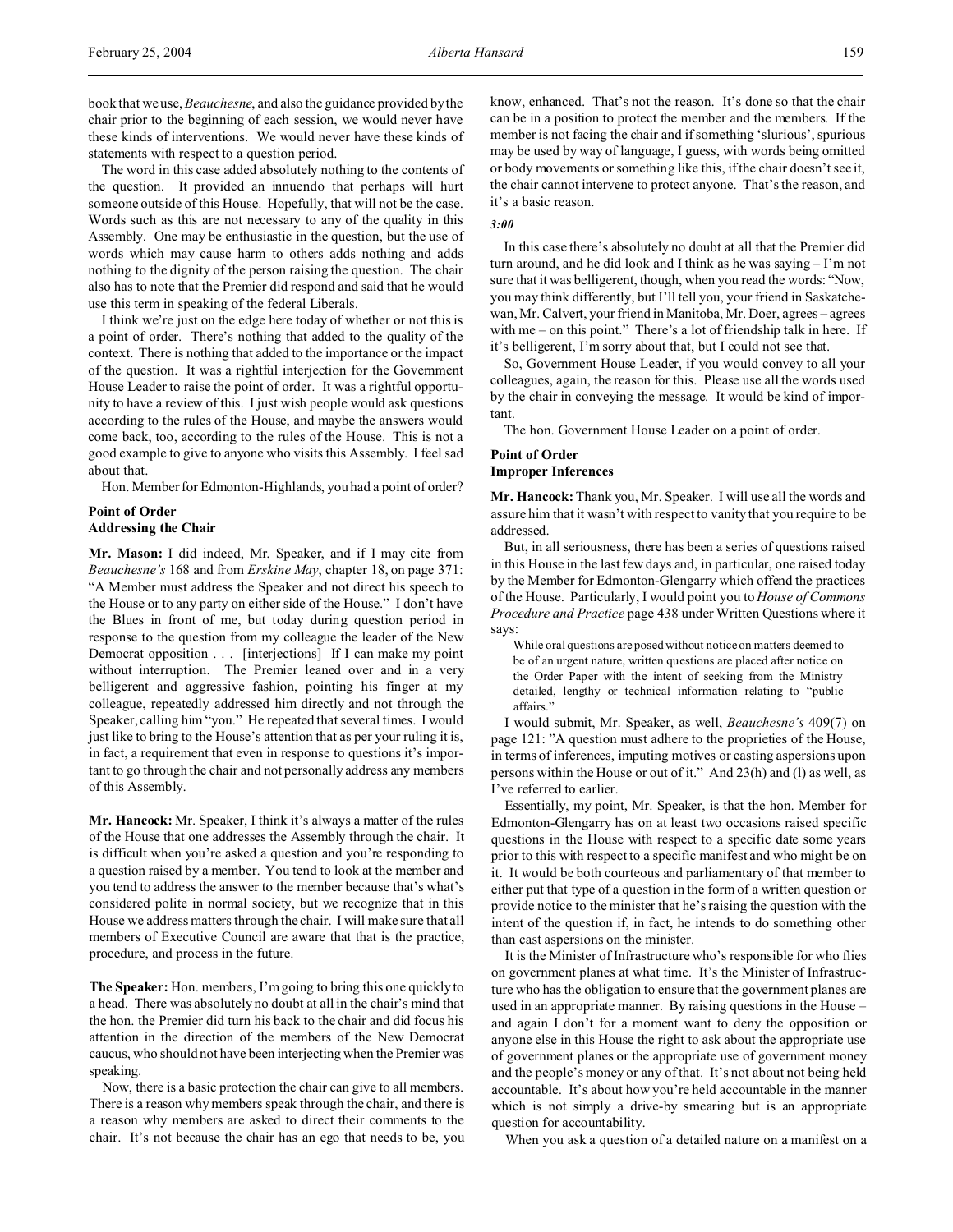specific date at a specific time as to who was on the plane, knowing full well that no one – the Minister of Infrastructure, despite his brilliance, cannot possibly know who was on what plane on what day for what purpose, so by asking the question in that manner in the House, the motive of the member asking the question is obviously to create an innuendo of some improper purpose. If it was for any other reason that he asked the question, he would have either given notice to the minister so that the minister could be in a position to know who was on the plane at that time and be prepared to be accountable for it, or he would have put it in Written Questions, where matters of a technical nature are properly determined.

It is totally inappropriate and offends the propriety of this House to use this House to smear the character of other members and to bring the character of all members into disrepute by suggesting that there's a process of using government planes or government money, the people's money, inappropriately. Government must be held accountable. Government must be open and honest. We relish the opportunity to be open and honest, to be the most open government in terms of providing accountability for public funds anywhere. But raising questions in that manner has only one purpose, Mr. Speaker, and that's to smear, to drag down the reputation of the member who's responsible for determining who rides on government planes at what time and for what purpose. There could be no other reason for asking the question in that manner, and the member should rise in his place and apologize.

**The Speaker:** The hon. Opposition House Leader.

**Ms Blakeman:** Thank you for the opportunity to respond to the issues brought forward by the hon. House leader. As I stated before, it's the job of the Official Opposition to ask questions of the government and hold them to account, and in fact, Mr. Speaker, that's exactly what happened today.

The Government House Leader very quickly named a number of citations. I missed the first two  $-1$ 'm sorry – but I did catch 23(h) and (l) regarding casting aspersions, and I would like to come back to that. He spent a great deal of time also talking about how the level of detail that was asked for was more appropriate for a written question, and then somehow tried to hook that to the fact that it was a smear in that it had been asked as a question in question period rather than as a written question. The logic of that is escaping me.

I will address the actual questions that were asked. What's interesting in this is that the ministers were very well prepared today because there was a question that was asked yesterday. The Member for Edmonton-Glengarry very carefully laid out in the preamble the misunderstanding or possible misunderstanding that had happened in the exchange yesterday and offered an opportunity for the government to clarify, because in fact on the face of it there was a discrepancy in what the minister questioned yesterday had answered.

The questions were very straightforward to the Premier: would he help his minister out by confirming that the government does transport people to partisan political events? So the opportunity for the government to answer the question. There were no names mentioned there. I don't know how anyone could be smeared by it. There were no names mentioned.

In the second question, the Premier is asked again about a specific date. Now, according to the information that we were able to obtain, there were some seven flights on the day in question, and in fact the Minister of Infrastructure was very well prepared because he had the aircraft request from Alberta Infrastructure with him. So he was very prepared for this particular series of questions. When there was a question about transportation of a particular group of people – and the question asked was very straightforward; there was no innuendo.

It was just why on this particular date the government plane was used to transport a particular group of individuals who were not sitting government members. According to the information we have, that's a perfectly reasonable question.

The final question in the series: whether the persons that were transported – again, no names were mentioned there in the third question – reimbursed costs, and that in fact was answered.

There was no casting of aspersions upon any individuals, named or unnamed, here. There were straight-out questions to seek information from the government. A set of circumstances presented themselves, and the opposition questioned the government on that set of circumstances to allow the government to answer why that situation occurred.

The second issue raised by the Government House Leader is that somehow the government was unprepared for this, and it was not fair or was going against the practices of the House to be asking a question that required a level of detail the minister couldn't be expected to have. In fact, the Minister of Infrastructure was very prepared to answer that, and the original question to the Minister of Municipal Affairs was asked because on the passenger manifest that was the department under question. So the question was appropriately directed the first time, and in fact the minister responsible in this case was very aware of the situation and was prepared to answer the question, as was evidenced.

So we do not have aspersions cast here. We have no practices that offended the House. The opposition was seeking information and is perfectly entitled to do that. The question named names where appropriate and didn't where it wasn't appropriate. I don't see how there is a successful point of order in what the Government House Leader has presented.

I look forward to your response.

#### *3:10*

**The Speaker:** The hon. Minister of Infrastructure on this point of order.

**Mr. Lund:** Yes, on this point of order, Mr. Speaker. I'm having trouble even believing that someone would stand up and make some of the comments that we just heard. Clearly – clearly – yesterday the member said: "There were several municipal leaders." The fact is that coming from Calgary to Edmonton, the mayor of Edmonton and the mayor of Leduc were the two people from a municipality. "Family members of MLAs": there was no family member of any MLA. As a matter of fact, there was only one MLA. They had the manifest, and they had the names of all the individuals that were on that manifest. "Other persons": yes, there were other persons on it.

Also, to suggest and question: were these people going down to the Premier's dinner? Well, the fact is that the plane, when I look at the log, left Calgary at five minutes after 1 o'clock. The Premier's dinner did not start till the evening, and in fact all of the people – all of the people – that flew down to Calgary on the aircraft in the morning came back on the aircraft and left Calgary at . . . [interjection] But there's only one flight that was with Municipal Affairs, and you asked the question of Municipal Affairs, so there's no question, Mr. Speaker, about the intent of what they were up to.

**The Speaker:**Hon. Member for Edmonton-Glengarry, do you want to participate?

**Mr. Bonner:** No. That's fine.

**The Speaker:** The hon. government whip, please.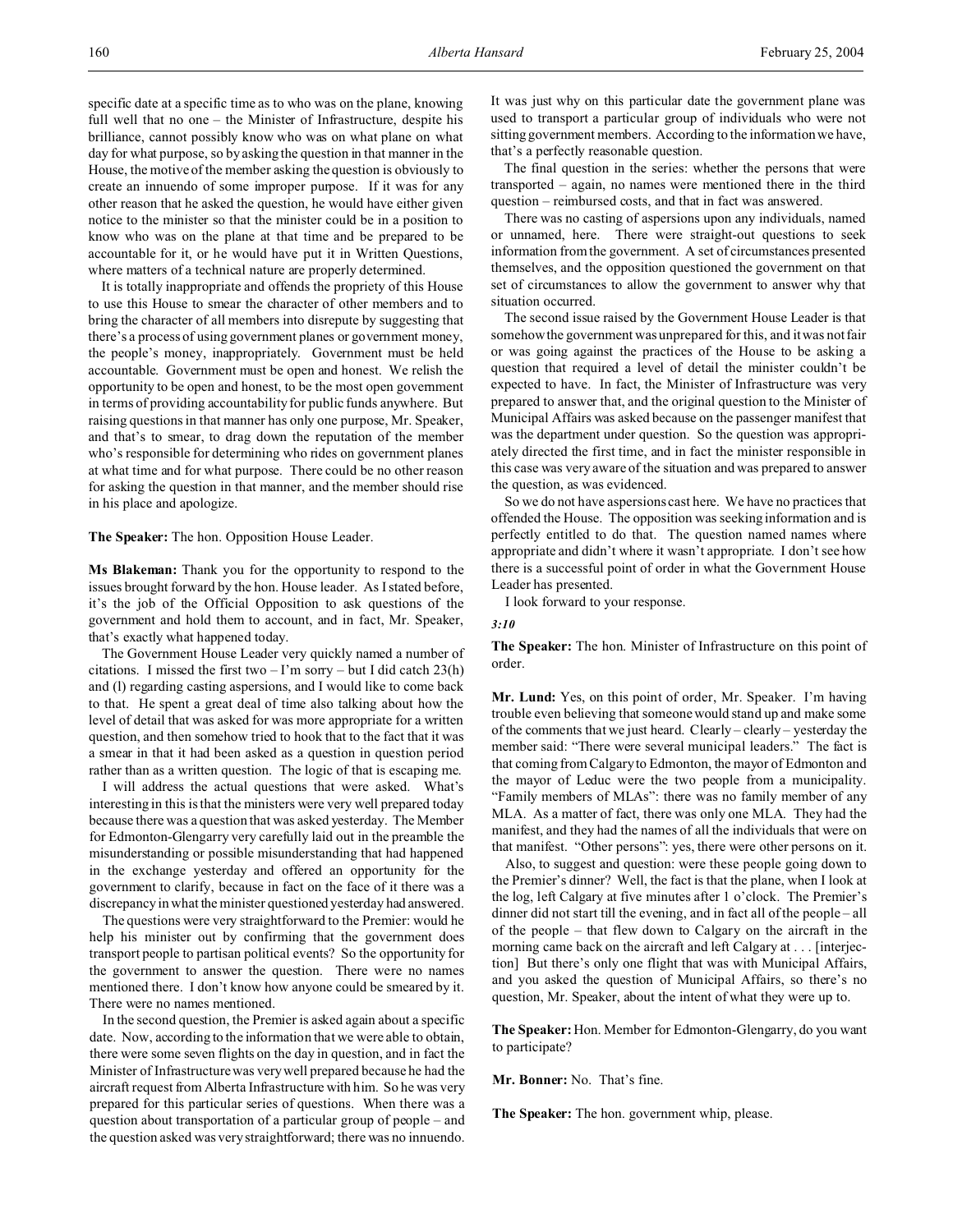**Ms Haley:** Thank you, Mr. Speaker. With respect to the point of order today, just on the specific narrow band of that, the issue on the point of order was actually on the October 2002 – the innuendo was that we were flying former Premier Getty and his family around for no specific purpose.

I wanted to just address from my perspective, sitting and listening to the questions since last week when we came back into this spring session, that many of the questions are designed on the basis of implying in some way, passing innuendo or casting aspersions or making people who take the time to listen to this or read a headline, that somehow members of my government – ministers, MLAs – are doing something wrong. Mr. Speaker, what I find totally and wholly unacceptable about what's happened since the session began is that whether anybody's been guilty of anything, the innuendo is out there.

In the world that we live in where so many people enter the world of politics with all the best of intentions, nothing but the right reasons for wanting to be here, it takes about four seconds before somebody's questioning whether you have any integrity. These types of things that we do to ourselves in here are just horrendous to me. There are many issues in an over \$20 billion budget in 24 different departments: in health, in education, on roads. There are great questions, and the opposition have every right to ask them. But when they drop down into these depths, they make everybody feel like, "My God, what are we doing? We must have done something wrong."

You're always putting into question our integrity in here. When you do that, hon. members, you do it to yourselves as well, and I think it's really sad. It's so out of character for what Alberta stands for. I just hope that one day this kind of thing can stop, that we can get back onto issues that matter. They have their philosophical point of view; we have ours. But when you tear us all down like this, you've hurt the whole, and there's no merit in it. There's no value to it. It is not what Albertans expect of us. Frankly, it just horrifies me, and I want it to stop.

**The Speaker:** Let me quote from *Alberta Hansard*, Tuesday afternoon, February 24, 2004, page 117. This is the Minister of Municipal Affairs.

Thank you, Mr. Speaker. Let me be categorical. At no time will a government plane ever be used for political purposes, now, ever before, or ever into the future.

That's in *Hansard.* That was said here yesterday.

Okay. I respect any hon. member's right to stand in this House and say what they want to say, providing it's within the rules. So today the hon. Member for Edmonton-Glengarry started off with a preamble saying that there was some confusion about whether or not the government uses its planes to fly persons not in government to partisan political events, and the last statement in the question was:

To the Premier: will the Premier help his minister out by confirming that the government does transport people to partisan political events such as the Premier's dinner?

Now, I just finished reading what I read in *Hansard* on page 117. Okay. It seems to me it was clarified, but the hon. member is right to raise a question. So the Premier responded.

The next question from the hon. Member for Edmonton-Glengarry:

Thank you, Mr. Speaker. To the Premier: can the Premier explain why on October 1, 2002, the government plane transported to and from Edmonton and Calgary six members of the Getty family?

Now, as I'd indicated in a previous point of order today, there seems to be an extension from one question to the next. Clearly, our rules make comment about innuendo. If I were to read this: does the government "transport people to partisan political events such as the Premier's dinner?" there's an answer given. So the next one is: what

about "six members of the Getty family?" Well, I guess I'm just sitting here saying: whoa, does he mean that six members of the Getty family went to a partisan political event such as the Premier's dinner? That would be the connection I'd make. That's what I make. All I do for a living these days is listen – that's my sole reason for being – and I think there was an innuendo. Once again, I know the hon. Member for Edmonton-Glengarry, and I know he's better than that.

So it's not a good day. We've had an explanation of this. You know, this is  $-$  what?  $-$  day 6. It was clarified to me that there's not a full moon out today, but I heard the plea from the government whip, the hon. Member for Airdrie-Rocky View, about pulling people down: everybody goes down. I think this is a place of honour. We've had this building here for 99 years in the province of Alberta, and I think we're supposed to be here to talk about policy and alternative policies, and we start talking about personalities and stuff like that. Maybe there's another place in the world for it, but it's never been a part of the tradition of Alberta that I'm aware of.

#### head: **Orders of the Day**

head: **Transmittal of Estimates**

**Mrs. Nelson:** Mr. Speaker, I have received a certain message from Her Honour the Honourable the Lieutenant Governor, which I now transmit to you.

#### **The Sergeant-at-Arms:** Order!

**The Speaker:** Hon. members, the Lieutenant Governor transmits supplementary estimates of certain sums required for the service of the province for the fiscal year ending March 31, 2004, and recommends the same to the Legislative Assembly.

Please be seated.

**Mrs. Nelson:** Mr. Speaker, prior to moving a number of motions relevant to the supplementary estimates, I wish to advise that this morning I provided the government's 2003-2004 quarterly budget report for the third quarter to all MLAs. We have also made this report public as required by section 9 of the Government Accountability Act. I am now tabling this quarterly budget report as the amended consolidated fiscal plan. This revised plan is required by section 8 of the same act whenever a subsequent set of estimates is tabled during the fiscal year.

I am also tabling the third-quarter activity report for 2003-2004. This document describes the major achievements of our government during the recent period.

#### *3:20*

Mr. Speaker, I also now wish to table the 2003-2004 supplementary estimates, No. 2. These supplementary estimates will provide additional spending authority to nine departments of the government. When passed, these estimates will authorize an increase of \$114,322,000 in voted operating expense and equipment/inventory purchases and \$6,350,000 in voted capital investment.

Mr. Speaker, section 8 of the Government Accountability Act requires that the government table a new and amended consolidated fiscal plan when there is another set of estimates. Having just tabled the amended fiscal plan as the quarterly budget report for the third quarter, I have complied with that requirement.

## head: **Government Motions**

8. Mrs. Nelson moved:

Be it resolved that the message of Her Honour the Honourable the Lieutenant Governor, the 2003-04 supplementary estimates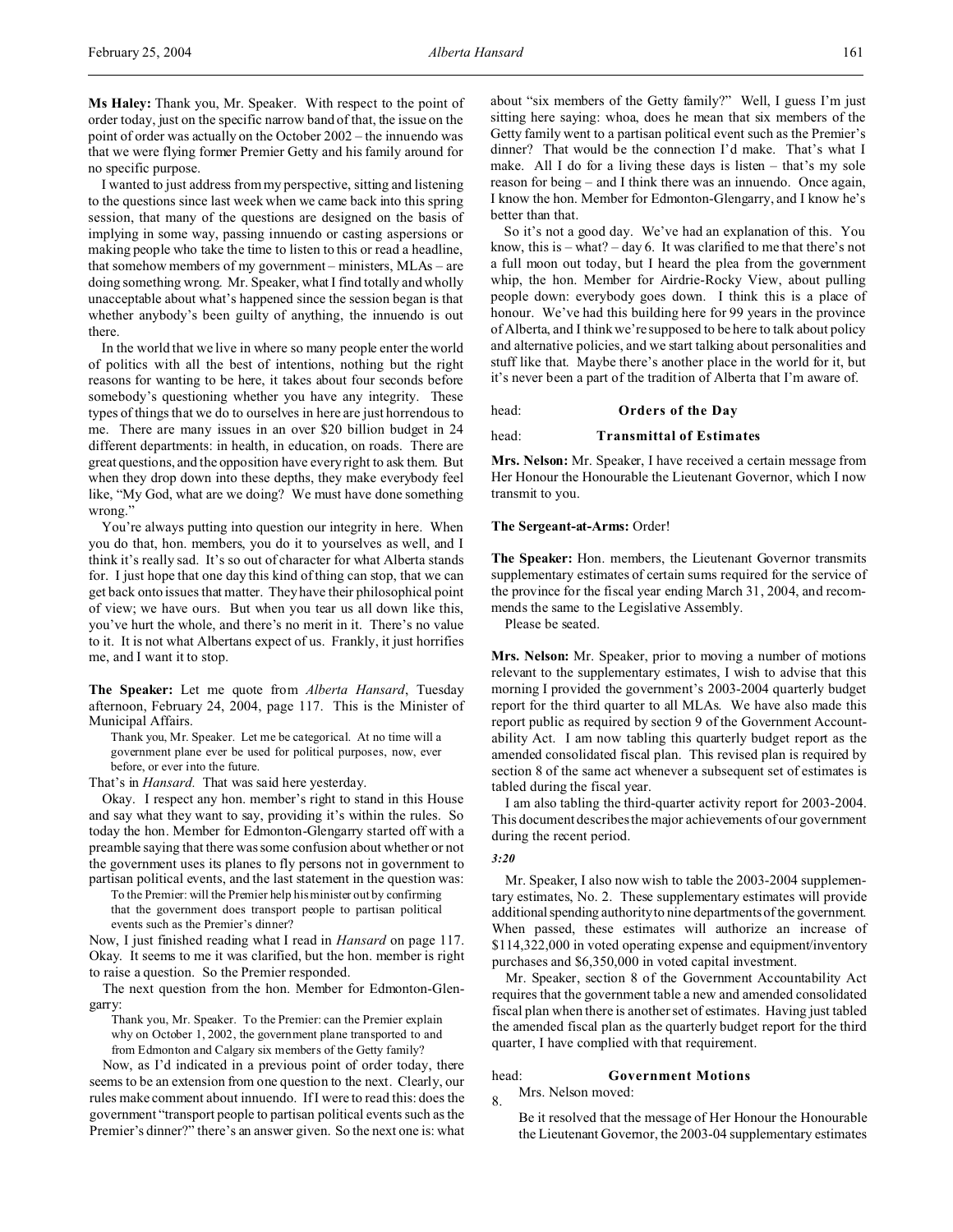for the general revenue fund, and all matters connected therewith be referred to Committee of Supply.

**The Speaker:** It's a debatable motion.

[Government Motion 8 carried]

9. Mrs. Nelson moved:

Be it resolved that pursuant to Standing Order 58(9) the number of days that Committee of Supply will be called to consider the 2003-04 supplementary estimates for the general revenue fund shall be one day.

[Government Motion 9 carried]

## head: **Government Bills and Orders Second Reading**

## **Bill 7**

#### **Senatorial Selection Amendment Act, 2004**

**The Speaker:** The hon. Minister of International and Intergovernmental Relations.

**Mr. Jonson:** Thank you, Mr. Speaker. It is my pleasure this afternoon to rise to speak to second reading of Bill 7, the Alberta Senatorial Selection Amendment Act, 2004. The government of Alberta has long been committed to Senate reform. We have led the charge in pursuing meaningful change through a triple-E Senate, one that is equal, elected, and effective.

Mr. Speaker, Alberta was successful in having Stan Waters, the first Senate nominee elected under the Senatorial Selection Act, appointed to the Senate by then Prime Minister Brian Mulroney back in 1990. Since that time, the Premier has continued to seek the support of other Premiers and the Prime Minister to achieve meaningful Senate reform.

Mr. Speaker, the Alberta Senatorial Selection Act is due to expire on December 31, 2004. It was originally expected to be a transitional measure while the provinces and the federal government worked toward an agreement on a triple-E Senate or on overall Senate reform. Now with Bill 7 I am proposing that the act be extended out to December 31, 2010. It has already been extended twice before, once in 1994 and in 1998. I would like to extend the act so that a mechanism remains in place to elect Alberta's Senate nominees should we decide to do so. Extending the act does not commit Alberta to holding further elections for Alberta's Senate nominees. However, it does keep the election mechanism in place so that we would not have to start all over again from the ground up with new legislation allowing Albertans to vote for their Senate nominees.

Mr. Speaker, as we saw with the past Prime Minister, there seems to be little inclination on the part of the current Prime Minister to appoint either of Alberta's elected Senate nominees to the upper Chamber. With two Alberta Senators reaching mandatory retirement age this year, three of Alberta's six Senate seats could be empty.

Alberta will continue to press for Senate reform with other provinces and the federal government. We need to modernize Canada's democratic foundations and ensure that the voices of the provinces are adequately reflected in our parliamentary institutions. Therefore, I encourage all members to vote in favour of Bill 7, the Alberta Senatorial Selection Amendment Act, 2004.

Thank you, Mr. Speaker.

**The Speaker:** The hon. Member for Edmonton-Glengarry.

**Mr. Bonner:** Thank you very much, Mr. Speaker. It is a pleasure to rise this afternoon and speak to Bill 7, the Senatorial Selection Amendment Act, 2004. Certainly, we understand the reasoning behind the extension of this act, but by way of history the concept of a triple-E Senate, which was elected, effective, equal, gained prominence during the 1980s as it was adopted as policy by the government of Alberta at that time. By way of history again, on March 10, 1987, the Alberta Liberals introduced Motion 210 calling for triple-E Senate reform.

During the Meech Lake constitutional discussions it was agreed that the Prime Minister would appoint Senators from a list provided by the provincial governments until real Senate reform occurred. After Meech Lake failed, Prime Minister Mulroney agreed to fill vacancies from provincial lists. In response Alberta passed the Senatorial Selection Act in 1989 because the government believed that the only fair way to choose a candidate for the list was through a province-wide election. The Alberta Liberals voted against the Senatorial Selection Act at that time. In 1989 an Alberta Senate seat became vacant, and an election was held, won by Reformer Stan Waters. The Prime Minister grudgingly appointed him to the Senate.

Amendments were introduced to the Senatorial Selection Act in 1998. Those amendments made it possible for a government to hold elections for a Senate nominee even when no vacancy currently exists. It also established that a person would remain a Senate nominee until they are appointed by the Prime Minister, resign as a nominee, or until their term as nominee expires. Lastly, the bill allowed the provincial cabinet by regulation to determine the duties and functions of Senate nominees, established mechanisms to assess their performance and accountability.

So this is some of the history. In October of 1998 Bert Brown and Ted Morton were elected, with, I might add, a very, very low voter turnout. I did want to provide some background as to where we as Liberals, the Official Opposition, stand on a triple-E Senate. I look forward to hearing comments from other members of the Assembly, and I do thank you for this opportunity to speak to Bill 7, the Senatorial Selection Amendment Act, 2004.

Thank you.

**The Speaker:** The hon. leader of the third party.

**Dr. Pannu:** Thank you very much, Mr. Speaker. It's a pleasure to rise and speak briefly to Bill 7, Senatorial Selection Amendment Act, 2004. This bill seeks to extend the life of the existing legislation to the year 2010, as I understand it.

Mr. Speaker, the bill speaks to an issue that's broader than just fixing the problem with the Senate. I think Canadians in general would like us all – Canadian citizens, Canadian governments, Canadian political parties, and others – to certainly seek to modernize, bring up to date all our electoral systems, whether they pertain to the election of members to the House of Commons, a House such as ours, the Legislative Assembly of a province, or the manner in which a Senate at the federal level is constituted.

#### *3:30*

The general interest, which is reflected to a degree in the bill but, certainly, widely expressed by all kinds of organizations and some political parties including federal NDP and provincial New Democrats, with respect to the need to broadly update and modernize our electoral system I think is appropriate. So the general idea in the bill is something that I have no quarrel with, but to tinker with little pieces one piece at a time I don't think serves well the interests that Canadians in general and Albertans in particular have in the need to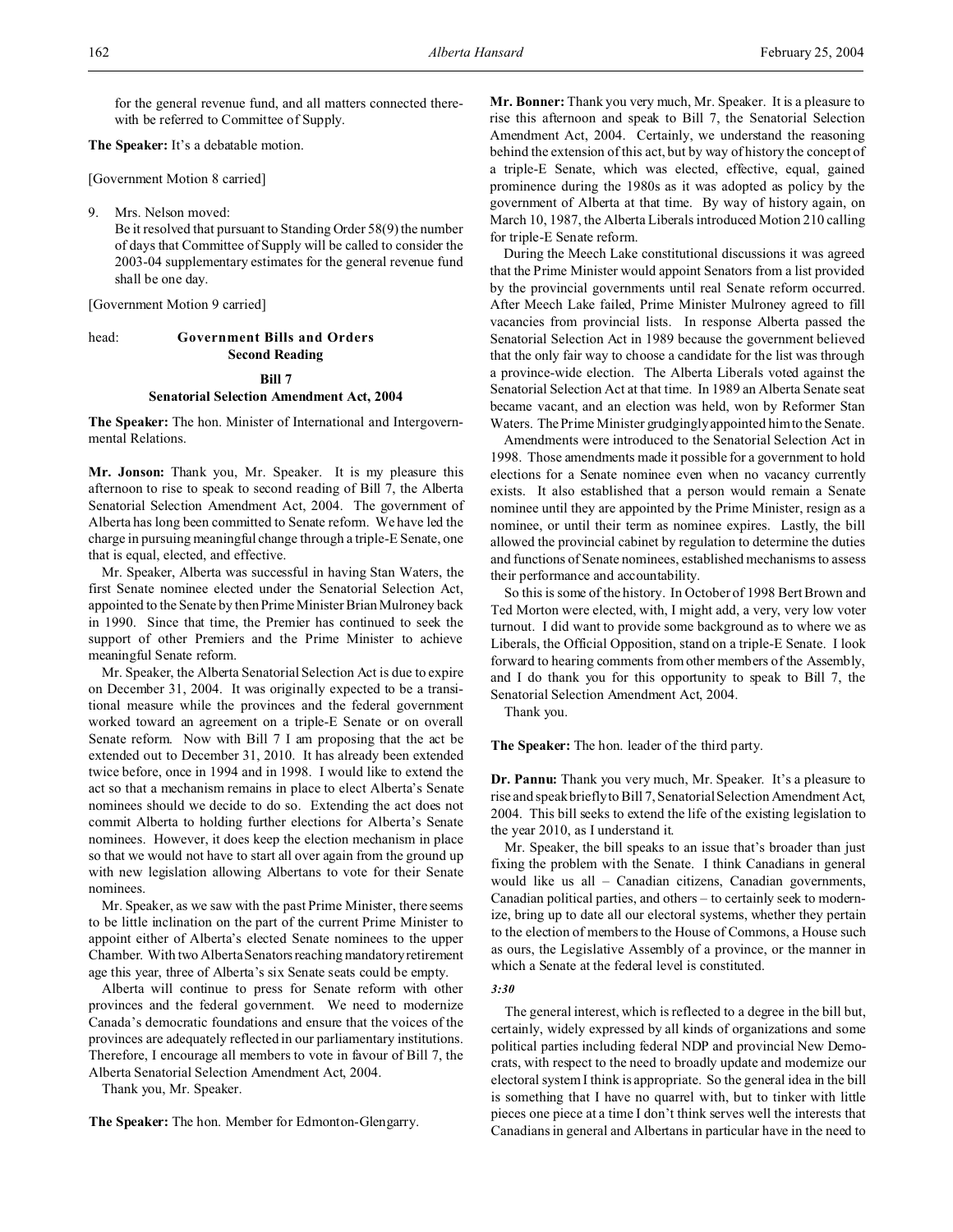modernize our electoral system and the manner in which we constitute our various decision-making bodies at the federal and provincial levels.

I think it's appropriate, perhaps, at this stage, Mr. Speaker, to raise the question of, in fact, increasing regional and provincial representation at all levels including the House of Commons and making that representation not only regionally more representative but also representative in terms of the strength of different political parties that take part in the body politic of Canada both provincially and federally.

Proportional representation has certainly been proposed as one important next step that needs to be taken. Fair Vote Canada, a nonpartisan organization, has been campaigning and working at bringing forward the proposition to move our electoral system from one that's the first past the post type in which the winner takes all model is operational. It doesn't provide representation based on the number of votes, the strength of support expressed electorally that different parties enjoy during our election processes. Western Canada, for example, would be much stronger in terms of representation in the House of Commons if the proportional representation model appropriate to Canadian conditions were adopted here.

So the way to strengthen the voice of provinces and regions at the federal level, in my view, would be much better served if we in this province and across this great country seriously engage Canadians and Albertans in debate with respect to how to improve upon and change our electoral system in order to make all our institutions, including federal institutions, more representative both of political support as expressed through elections and regional representation as indicated in the number of votes and the pattern of support that can be established through democratic, free, and open elections.

So while I understand the spirit behind this proposed legislation, to extend an existing legislation which narrowly focuses on the Senate and the Senate alone, I think it's a bill that's now behind the times. It reflects the debates of the '80s and the '90s. We are into the next new century. We'll be stepping into a new century for this province next year, and I think it's about time for this province to play a leading role in seeking a broad-based change and reform in the electoral system so that both we as Albertans and also we as part of western Canada can find our voices appropriately represented and reflected in federal bodies both at the House of Commons level and perhaps the Senate level.

One question that needs to be raised and debated, I think, is about the present sort of role of the Senate as a body that doesn't really reflect any democratic values or commitments in the way it gets appointed. It hasn't really served to broaden democratic participation or democratic sorts of commitments on the part of ordinary citizens to the electoral process because the Senate, in particular, denies the role to Canadians in having any ability to determine who sits in the Senate.

Merely for one province to continue to bring forward legislation which, in my view, is perhaps left behind by the changing times suggests that we need a more broad-based, more pan-Canadian effort to mobilize support for effective reform that will democratize the institutions that we take pride in and that provide us the democratic means to set the course of our nation, of our province, and of communities across this country.

So, Mr. Speaker, I have serious reservations about the utility of Bill 7 and what it proposes to do. Thank you.

**The Speaker:** Hon. members, Standing Order 29(2)(a) kicks in.

**Mr. McClelland:** On debate?

**The Speaker:** No. We have the five-minute comment and question section. Any members wishing to participate?

There being none, then the hon. Member for Edmonton-Rutherford.

**Mr. McClelland:** Thank you very much, Mr. Speaker. This is a particularly important opportunity to speak to the Senate of Canada. I speak to the Senate of Canada today because I think that vested with the Senate is the capacity to achieve balance in the country, which is sadly lacking, but if it were there, it would effectively remove many of the irritants which have over many decades, since at least 1914 or 1915, resulted in what is known as western alienation and in our case particularly alienation here.

#### [Mr. Shariff in the chair]

Now, it's interesting that the Senate didn't happen overnight. The Senate was a reflection of the British parliamentary system in the House of Lords. As members would know, the House of Lords is an appointed body, and it was appointed without number, so in the Confederation debates that took place in 1864, the first question that came to be debated was the number. It was decided that there would be a limited number of Senators, and initially it was for Upper/Lower Canada or for the provinces that made up Confederation. But there would be a finite number, unlike with the British House of Lords, which could, in essence, be an infinite number.

The second consideration that took place even at that time in the 1860s was: would this body be elective or would it be appointed, and if appointed, how so? The concern was that if the upper House was to be a reflection of that which already existed, all that would happen is that it would end up being a mimic of the lower House. It was determined at the time that the lower House should have an effective check and balance that would not have members sitting based on the same volition as the lower House. Thereby, they would not have to be elected. Thereby, they would not have to appeal to voters for the same reasons. They could therefore potentially have a longer range vision, a longer view. What had happened, even in Upper and Lower Canada, was that the upper House ended up being a reflection of the lower House because the members were appointed by the politicians in the lower House.

#### *3:40*

So it was determined then that in Canada's first Senate the members of the upper House would be appointed by the Crown, and that's the essential difference in what has happened in the intervening years. The notion of the Senate being appointed by the Crown in 1867 meant that the allegiance of those in the upper House would be to the people of Canada with the longer range view and would, in fact, represent the provinces. The initial Senate was to represent the provinces in the upper House with a longer range vision.

Well, as members know, that is not what has evolved. That's not what's happened. That's not the case today. The upper House does not reflect the provinces. The upper House reflects people appointed from the provinces but whose allegiance is not to the province. It's to the federal government; it's to the central government. In Quebec Senators are elected representing various geographic regions, and they have a specific geographic region to represent. In the rest of Canada that's not the case.

The net result is that our upper House does not reflect the values that were envisioned for the upper House in 1867, nor does it reflect the values that are necessary today. Because it does not reflect the values, which is to be a representative of the regions or the provinces, we end up with legislation that is of interest to the heavily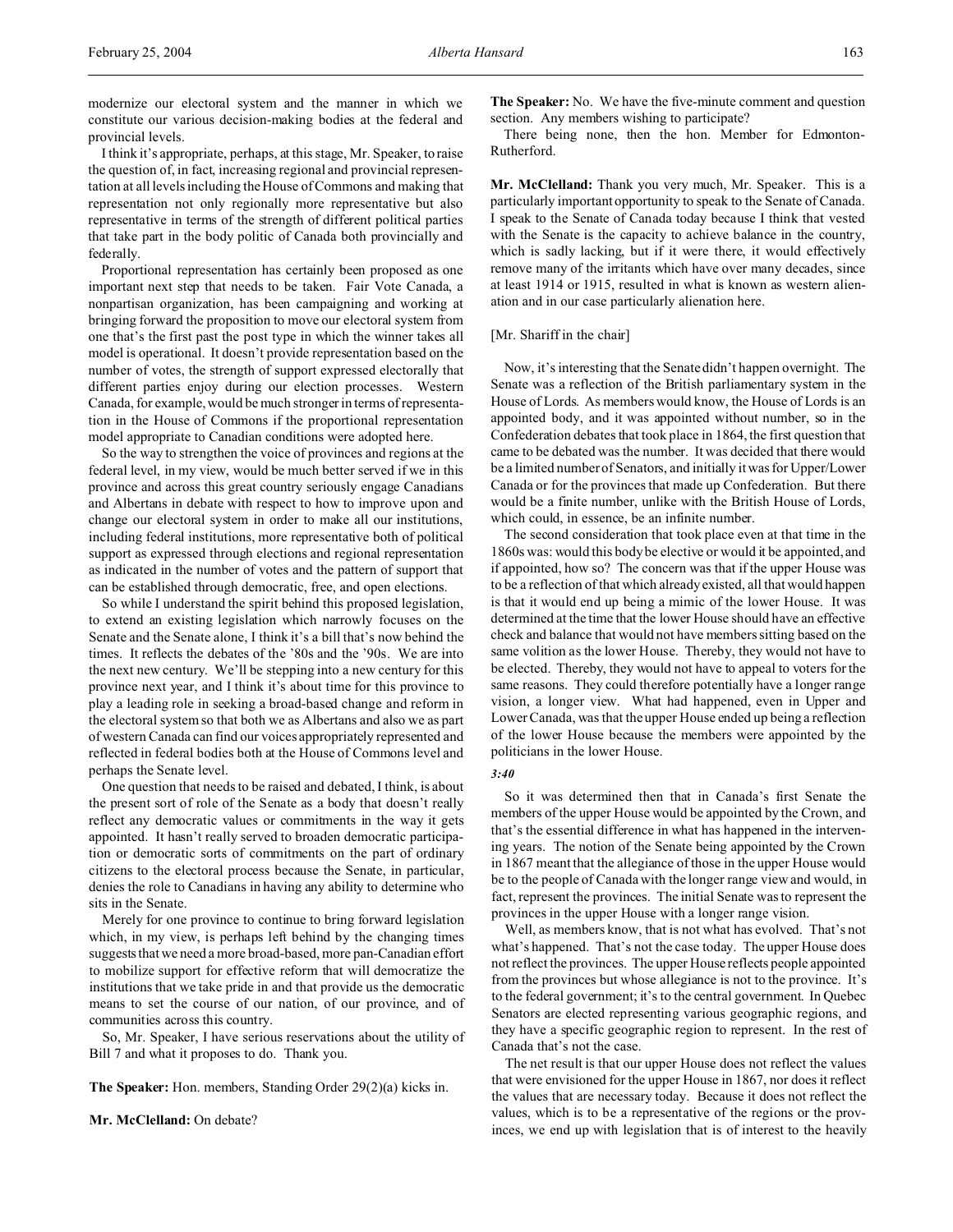weighted population centres as represented in the House of Commons but without the check and balance of the regions.

Let me give you an example. The famous gun registry is a piece of legislation that came as a direct result of an incident that took place in Montreal. It was the massacre at l'école Polytechnique, a disaster and a terrible thing. That raised the awareness of gun violence and, of course, gun violence and violence in general that we see on TV every day. A person by the name of Wendy Cukier in Toronto took up the cudgels, and she made it a political ambition, essentially, to have firearms removed from Canada as much as could possibly be achieved. The federal government of the day took this up as a very popular measure, and it was and is very popular in downtown Montreal, downtown Toronto, and in many urban centres across the country.

The difficulty is that Canada geographically is vast and diverse, and what may well be good for downtown Toronto and downtown Montreal is not necessarily appropriate in other regions of the country, either in Atlantic Canada or in the west or even in the north of Ontario.

So we need to have far more flexibility in our federation. We need to have a certain ambivalence within our Legislatures that provides for treating different geographic regions of the country and different interests differently because one size does not fit all in a country as broad and diverse as our country. That's why the Senate is so absolutely crucial to the future of our country. If we are not able to achieve balance in the country, we are not ever going to rid ourselves of the sense that there are those who are underrepresented or not represented, which results in a sense of not being part of the equation when matters of national importance are considered.

It's not going to be easy for us to continue to drive the agenda for a reformed Senate, and in fact it may not be a triple-E Senate that we eventually arrive at. Ted Morton, one of Alberta's Senators in waiting, has been circulating a paper which calls for a proportionally equal Senate, which, in his opinion, is better for Alberta and better for Canada and certainly would be a far easier sell to the other Premiers.

Now, through the Council of the Federation, in which our Premier will definitely and does have a leadership role, we do have now a unique opportunity to drive the agenda for Senate reform. In my opinion, Mr. Speaker, if we are to have a united Canada a hundred years from today as we are at the cusp of going into our hundredth anniversary of being a member of the Canadian family and Confederation, it will be because we have the courage to drive the agenda for Senate reform which will result in balance in the country even when no one else will listen, especially when no one else will listen. Because we have the opportunity, we also have the obligation to do so. If we do not, then I fear that a hundred years from today someone would be standing in this place, and we will not be addressing the Canada, the future that we could have if we do address it.

So, Mr. Speaker, I would encourage all members of this Legislature and indeed all Albertans to get behind this, to say that we will not rest until we have representation in the centre of governance, in the centre, that is equal to what we contribute to this country generally, faithfully as proud Canadians, but there is definitely a limit to our patience as being taken for granted.

Thank you, Mr. Speaker.

**The Acting Speaker:** Standing Order 29? Hon. Member for Edmonton-Glengarry, you are rising to ask a question?

**Mr. Bonner:** Yes. Thank you. Mr. Speaker, the hon. Member for Edmonton-Rutherford certainly has had a distinguished career not only at the provincial level but also at the federal level. Under the current rules for gaining entrance into the Senate, hon. members in this country are approached by the Prime Minister and asked if they would certainly consider taking a seat in the Senate, and they have the option of then saying: yes or no. My question to the hon. member would be: if under the current rules he was approached by the Prime Minister of this country, would he accept an appointment to the Senate?

**Mr. McClelland:** Well, that's a fair question. I would love to be appointed to the Senate by the province of Alberta. I would love to be elected by the people of Alberta to represent the people of Alberta in the Senate of Canada. I can think of no greater honour. If that were to come, I would feel as honoured as every other person in this room. But given my background, given what I have said here today, given the aspirations of Alberta, given how important having Senators representing the province and not the political party or the Prime Minister of the day is, I think my duty to Canada supercedes that. I would with great regret have to say no.

If I ran and were elected by the people of Alberta and were put on a list and the Premier of the province of Alberta submitted that list to the Prime Minister, when in fact that list should be given to the Governor General and the Governor General should make the appointment, not the Prime Minister, then I would be most honoured to serve our country and our province in the Senate. That is the only condition.

## **The Acting Speaker:** The hon. Member for Edmonton-Gold Bar.

#### *3:50*

**Mr. MacDonald:** Thank you very much, Mr. Speaker. It's a pleasure to rise and participate in the debate this afternoon on Bill 7, the Senatorial Selection Amendment Act, 2004. I think that if there were an election and for some reason or other the hon. Member for Edmonton-Rutherford were in that election, I would probably vote for him. I don't know if that's an endorsement he'd like to go too far with, but I would because I think he would represent this province and its people with distinction.

Now, certainly, we are in changing times in this country, and this whole issue of an elected Senate is an important issue. I find it ironic that at the same time as we're beating the drum here in this province for an elected Senate, we can't have elected regional health authorities. But we have talked about that in this Assembly before, and I won't say anything more in regard to that matter. [interjection] Now, some hon. member across the way has said, "Good," and I think it is odd that we can talk about democratic renewal in Alberta, but we can exclude this whole idea of having democratically elected regional health authorities.

There certainly are many issues to be discussed around citizen empowerment, legislative reform at the province level, electoral reform, election financing reform, and transparency in government that, in my view, go along with reform of the federal Senate. They all fit together in the same debate.

We heard a very good speech from the hon. Member for Edmonton-Rutherford on exactly the role of the Senate in the country. One of the things that I don't think has been discussed at length is the change that's occurred in this country as a result of the late Prime Minister Pierre Elliott Trudeau and his government bringing the Constitution home, so to speak. But there have been significant changes in the last 20, 25 years in this country. The Senate has not changed with those times. That's a fact. Are there regional disparities? There certainly are. There certainly are whenever you look at the west, Ontario, Quebec, and the Maritimes.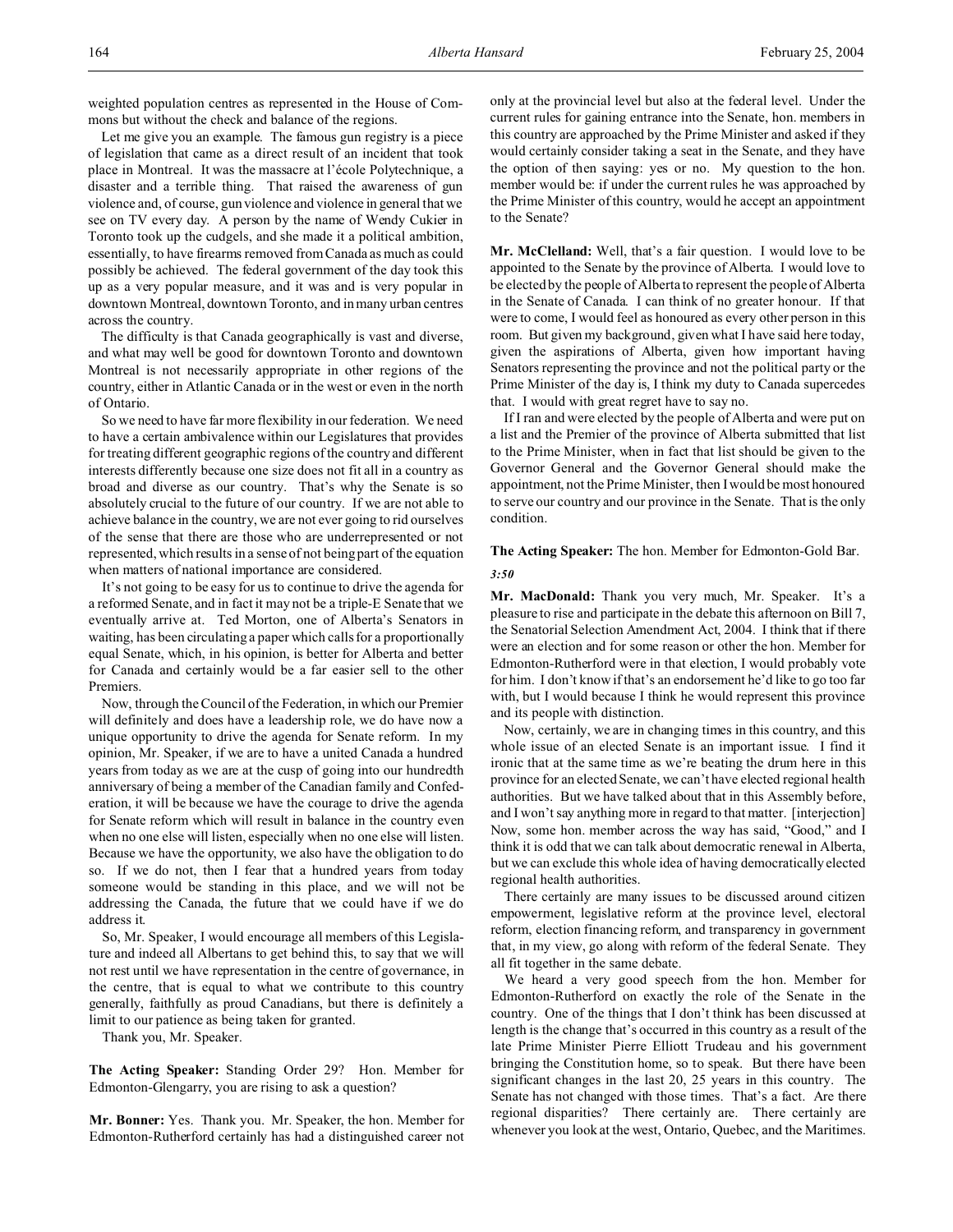Are there reasons for western alienation because of the lack of senatorial appointments from Alberta? There certainly are.

When one considers what the original role of the Senate was, to be this chamber of sober second thought on legislation, well, it is my view that with the constitutional changes that were implemented in the last generation, the judiciary has taken over a lot of that role of sober second thought on legislative proposals. Legislative assemblies, the federal House of Commons: it seems to be almost routine to have the judiciary look at legislation from time to time to see if it is compliant with the Charter. That is why I say that there's such a change, and there has been a change in how the Senate works because some of the job, I think, that the Fathers of Confederation thought that the Senate should do has now been taken over by the judiciary.

That is one fact that I think has not come forward in the debate. It is the view of this hon. member that there has been a significant change, and that has not been reflected in the Senate. How do we change the Senate? That's a good question. It needs to be changed. It certainly does, and I support that. But is this the answer? I'm not so sure.

I don't think it is proper to look at the appointed Senators and say that they are not doing a very good job. I used to have a sort of really suspicious attitude towards the Senate, but I had the pleasure and the honour of going to a south side banquet hotel, the south side of Edmonton, and participated in an evening where many people from across this province had come to Edmonton and gathered to toast their success. Many of them were adults who had learned to read. One of the promoters of adult literacy in this country, one of the greatest promoters, is Senator Joyce Fairbairn. Now, I don't know if I'm allowed to say the Senator's name in this Assembly or the Senator from Lethbridge, but I would apologize to the House and to the Senator if I have said something wrong.

This Senator has gone out of her way to help Albertans who have for one reason or another failed to learn to read, and that one evening convinced me that there is a role for the Senate in this country. That is one member doing many, many good deeds. Senator Doug Roche from the city of Edmonton here: he's an independent member of the Senate, and he has many, many good views to present not only to Canadians but to international audiences in regard to international peace and homelessness.

We can't dismiss these people. They do very, very good work on behalf of not only this province but the entire country. In this debate I would urge all hon. members: please do not forget that.

In conclusion, Mr. Speaker, I would like to urge all members of this Assembly whenever we're discussing senatorial reform that we also should talk about democratic reform as well in this province and in this Legislative Assembly.

Thank you, Mr. Speaker.

**The Acting Speaker:** Standing Order 29 for questions?

**Mr. Lund:** Mr. Speaker, I listened very carefully to the hon. member's comments, and while he described the situationsomewhat, I want to make absolutely sure that people recognize that when we talk about senatorial reform, we are not saying for one moment that the people that are there are the problem. The problem is the structure, the way it's structured and the way that people get there. So that's the problem. I wanted to make sure that that was on the table.

Listening to the hon. member, I wasn't able to really understand and know whether he believes that allowing the judiciary to be the so-called sober second thought is acceptable and that's the way it should be and also whether, in fact, the structure of the Senate is the

way it should be. So I would like to know the answers to those two questions. Is the judiciary to have the appropriate authority to overrule the elected people? Is that what the hon. member wants? Secondly, does he really want the Senate not to be elected?

**Mr. MacDonald:** Certainly, Mr. Speaker, it's up to individual respective parliaments whether they want to seek advice and guidance from the judiciary. It's not the other way around. So if there's no reason or if legislative assemblies or the House of Commons is not interested in seeking advice from the judicial branch of government, well, then, that's fine. They don't have to do it. It's not any case of judicial activism. It's just how we have over the last number of years had to have clarifications on the Charter. That's it.

As far as an elected Senate, a triple-E Senate, certainly I could live with a triple-E Senate. This side of the House has always been strong believers in a triple-E Senate and Senate reform, but we do not believe that this Senatorial Selection Act is the way forward. This is grandstanding. This is political posturing.

Thank you.

*4:00*

**The Acting Speaker:** The hon. Member for Edmonton-Rutherford. Asking a question?

**Mr. McClelland:** Thank you. I, too, echo the comments of the Minister of Infrastructure. It's not about the people that are in the Senate, many of whom are remarkable individuals and deserve to be there and do a wonderful job. It's the checks and balances.

The Member for Edmonton-Gold Bar brought in the notion of the Supreme Court. The Supreme Court, as members know, is essentially appointed by the Prime Minister. We have the phenomenon that the Prime Minister of the country could in fact be directly elected by the membership of a political party. So the leader of the party, who could become the Prime Minister, would not have a connection to the party or the militants but would have direct power outside of the Parliament. As it stands now, the Prime Minister appoints the Senate. So we have the judiciary. We have the Senate. There are no checks and balances in the Canadian system, which further concentrates power in the office of the Prime Minister, which may in fact lead to some of the problems we see today nationally.

I wonder if the Member for Edmonton-Gold Bar could answer that and say whether we would not be better as a country if the federation had provinces capable of offsetting the power vested in the centre.

**Mr. MacDonald:** Well, that's a very good question, Mr. Speaker, and the simple answer to that is that not only at the federal level do we have an extreme concentration of power by leaders. That also happens at the provincial levels as well. Perhaps in all this debate – and I don't see that anywhere – we should look at having term limits. If the hon. Member for Edmonton-Rutherford were, for instance, to be Prime Minister of this country or to be a Premier of this province, perhaps eight years is enough. Maybe we should look at term limits for leaders of this country and the provinces so that there is not this concentration of power in one or more offices.

**Mr. Lund:** Well, Mr. Speaker, the member is still dancing around the question that we're asking and trying to get him to commit to, but I want to also suggest to the member that under our current Premier if anybody thinks that all the power is invested in the office of the Premier, then certainly they don't know the inner way that our government works because all members have the opportunity . . .

**The Acting Speaker:** Hon. minister, regrettably the five minutes that's allocated for this portion has run out.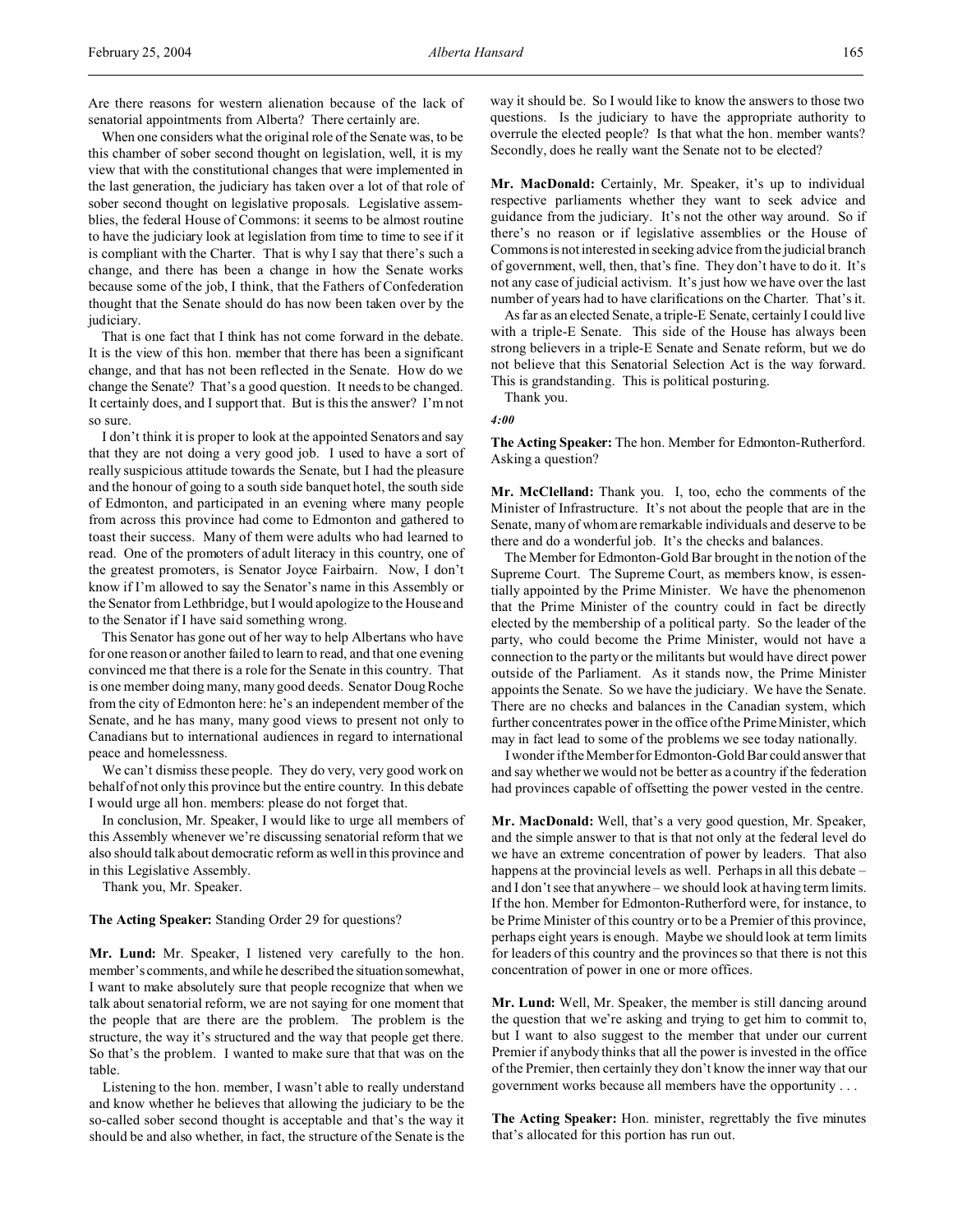Anybody else who wishes to participate in the debate may do so now.

The hon. Minister for International and Intergovernmental Relations to close debate.

**Mr. Jonson:** Yes. Thank you, Mr. Speaker. First of all, I'd like to commend those people that have engaged in the debate because it is, in the view of the government of Alberta, a very, very important topic, particularly in these times when the whole position or place of the province is undergoing a review under the hon. Member for Edmonton-Rutherford's capable chairmanship.

It's also a time in which across the country, both at the provincial and federal levels, there's interest in parliamentary reform and in government reform. The bill, of course, as members of this Assembly have already rightly pointed out, is a very basic, mundane bill, I suppose you could say, but an important one, extending the timelines for legislation we've had in place for a number of years, and was something that was established to provide a framework for moving ahead on Senate reform.

We acknowledge the various suggestions, recommendations, and comments that have been made in favour of Senate reform and there being, of course, a great deal more to bring about true Senate reform which would be operational in this country, but right now, Mr. Speaker, we are simply extending this legislation to keep in place the mechanism that would allow us to become involved in the selection of Senate representatives for Alberta. This is not the end of the government's interest in Senate reform by any means. It is merely keeping in place one measure which we think is necessary for the overall work on Senate reform and improving the overall governance of our country federally on into the future.

Thank you, Mr. Speaker.

[Motion carried; Bill 7 read a second time]

## **Bill 8**

#### **Blue Cross Statutes Amendment Act, 2004**

**The Acting Speaker:** The hon. Member for Calgary-Lougheed.

**Ms Graham:** Thank you very much, Mr. Speaker. This afternoon it is my pleasure to move for second reading Bill 8, the Blue Cross Statutes Amendment Act, 2004.

The proposed changes contained in this bill are based on the final report of a committee that I chaired in 2002 which reviewed Alberta Blue Cross, and it had a name, the Alberta Blue Cross Review Committee. It was a report to the minister, and I think it has now been distributed but not by the minister. It was a report internal to government. It had one external consultant working with the committee, and departments which were represented on the committee were Alberta Health and Wellness, Alberta Finance, and Alberta Revenue, and I was the sole MLA participating in the review.

Prior to describing the amendments proposed by this bill, I would like to just briefly give a backdrop to this review. Mr. Speaker, one of the reasons the review was called for was concerns which had been expressed that the private health insurance plans of Alberta Blue Cross might be subsidized by surpluses that had been generated through the operation of Alberta Blue Cross's Alberta government plans, and it was argued that this subsidization, if it existed, provided an unfair advantage to Alberta Blue Cross which other insurance companies operating in the province which were selling products similar to Alberta Blue Cross in the realm of private health insurance plans only did not enjoy.

The basis for these concerns was basically twofold; firstly, that

Alberta Blue Cross is exempt from the payment of the 2 per cent premium tax under the Alberta Corporate Tax Act, which is the case. All other insurance companies in the province must pay this tax on their accident and sickness insurance premiums that they receive during the tax year. Mr. Speaker, the products where private insurers and Alberta Blue Cross would be competing are those programs which are called subscription rate programs, which provide supplementary health benefits for small employer groups, for individual plans, and also for travel insurance plans. So it was the recommendation of the committee that this advantage be removed because it was found to in fact be an advantage operating to the benefit of Alberta Blue Cross not enjoyed by private insurance companies.

The second basis for concern was that as Alberta Blue Cross is a not-for-profit entity, it is exempt from the payment of federal and provincial income taxes, and this means that Alberta Blue Cross can reinvest its entire surplus in any given year as it sees fit, whereas a taxable company in the same business can only work with its surplus net of tax to reinvest.

## *4:10*

Now, it was the committee's recommendation that, in fact, Alberta Blue Cross retain its tax-exempt status for other reasons, those other reasons being that as Alberta Blue Cross is a legislated entity, it does have legislated mandates, one of which is to participate in programs – to initiate them, own them – that benefit the health of Albertans, and in fact Blue Cross does participate in programs such as the tobacco reduction program and others of that nature, which do represent a cost to it which private insurers don't have to be concerned about. However, it was the decision of this government to go with the option of removing that tax- exempt status and requiring Alberta Blue Cross to in effect pay tax through the payment in lieu of tax program.

That, Mr. Speaker, is the backdrop to this bill, and what the amendments in this bill do is level the playing field between Alberta Blue Cross and other private providers only on private insurance programs, which represent roughly 15 per cent of Alberta Blue Cross's customers.

Just to summarize then, the main amendments of the bill have the effect of removing the tax-exempt status of Alberta Blue Cross and establishing the payment in lieu of tax program for it in recognition of federal and provincial income taxes and, secondly, requiring Alberta Blue Cross to commence paying a premium tax of 2 per cent, but I reiterate that this is just on its private insurance programs. It is hoped that the concerns that have been raised about the corporation enjoying a competitive advantage will now be adequately addressed.

At the same time, this bill also provides amendments which protect the government-sponsored Alberta Blue Cross programs for the benefit of Albertans, and it does this by clarifying the definition of the scope of the Alberta Blue Cross plan so that in the future the Alberta Blue Cross Benefits Corporation, which operates the Blue Cross plan, is not in any position to expand its operations or its products into types of insurance which would expose the corporation to significant risk, and it does this by defining the plan basically as it stands now. So the status quo is maintained, and new insurance products cannot be readily added to its inventory that might put its subscribers at risk.

Mr. Speaker, there are also amendments contained in this bill which address corporate governance standards. The act establishing the ABC Benefits Corporation was basically silent on the duties of care for directors and officers and the duties of the board. This has been addressed in the bill by establishing such duties, which are consistent with those found in our own Alberta Business Corpora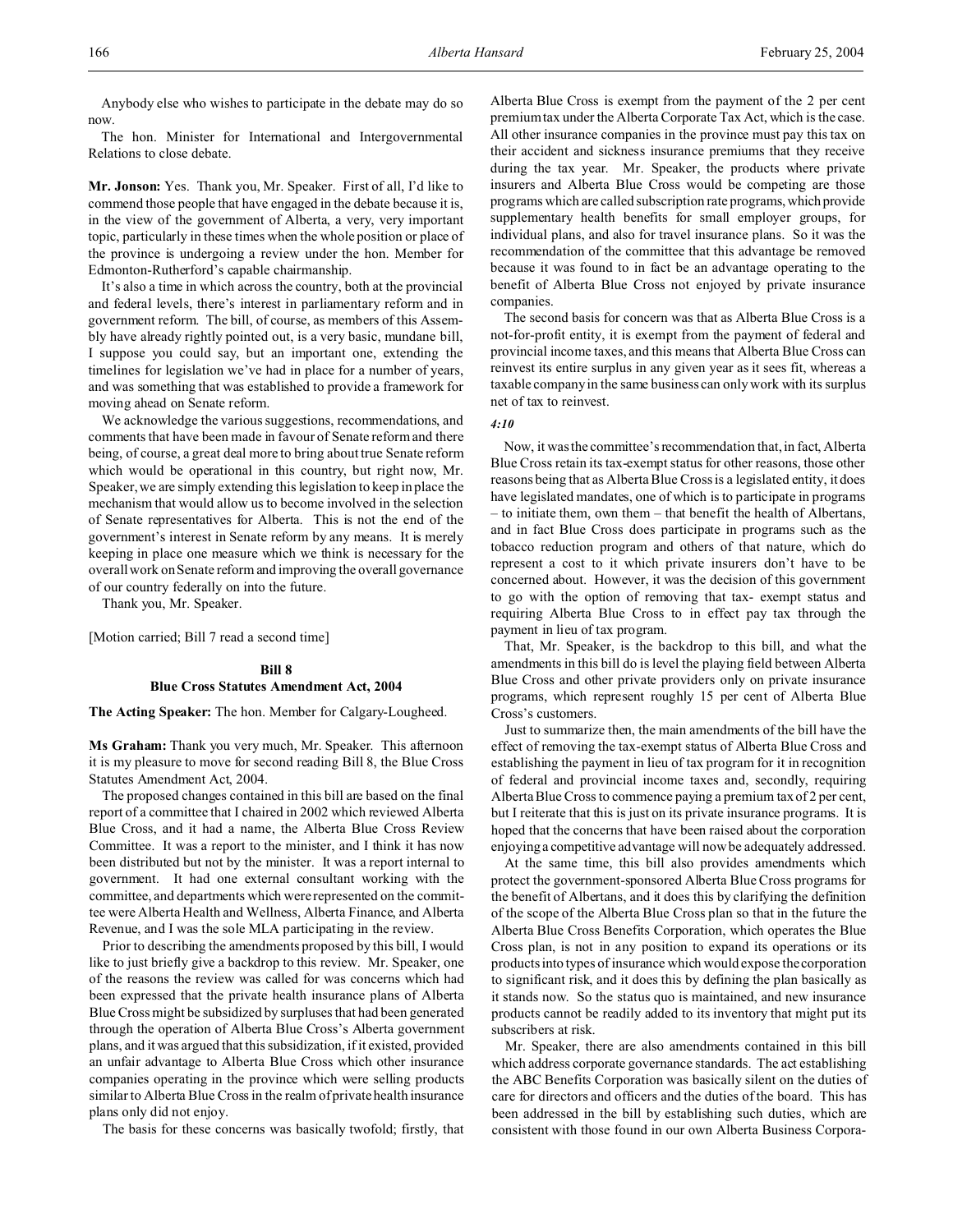tions Act, and these amendments should give assurance to Albertans that the corporate governance is up to date and in accordance with our current standards.

Before taking my seat, Mr. Speaker, I would like to recommend the report to anyone who wants to learn more about Alberta Blue Cross. It is certainly an impressive organization which does its job in administering government-sponsored programs very well. It also provides other good services to Albertans by engaging in activities which support the Alberta government regarding health care issues and policy issues, and I would like to reiterate yet again that this bill and its amendments, which relate to the payment of income tax and premium tax, relate to a narrow portion of the business of Alberta Blue Cross, as I mentioned, 15 per cent of its customers.

The other 85 per cent of Alberta Blue Cross business is administrative services only business with respect to prepaid supplementary health plans and services. This, Mr. Speaker, consists in the main of the Alberta Health and Wellness sponsored supplemental health care coverage for seniors, widows, and nongroup members and also the Alberta Human Resources and Employment sponsored programs, being the child health benefit and income support programs. These are administered by Alberta Blue Cross on a cash flow basis for the government of Alberta, which pays an administrative fee by agreement for that service provided by Blue Cross.

These are my comments on second reading, Mr. Speaker, and I look forward to any debate that may be forthcoming.

**The Acting Speaker:** The hon. Member for Edmonton-Riverview.

**Dr. Taft:** Thank you, Mr. Speaker. I can assure the hon. member that there will be debate forthcoming.

This is a bill that the opposition will strongly oppose. We've already had a number of calls on this. In fact, I had an urgent call yesterday from a representative of a major group who was quite unhappy with this whole trend represented through this bill.

I listened to the comments from the previous speaker, and I appreciate her candour, and I'm sure we'll go back and forth on this one. There are a number of concerns that we would raise with this bill, and maybe through the course of debate the concerns will be allayed, but I'm not expecting that to happen. I'll keep my mind open.

One of the principles that is at work through this bill is the notion of levelling the playing field so that all providers of health insurance are on an equal footing. The problem I have with the way this process is going is that the playing field is being levelled in the direction of getting more expensive rather than less expensive. In other words, we're taking the lowest cost provider, and we're adding to its expenses to level the playing field. We're doing that through forcing Alberta Blue Cross to make a payment in lieu of taxes and also to pay the premium tax.

I guess I just cannot understand why we would do that. Why would we artificially add to the cost of an insurance company rather than celebrate it? Why not be delighted that we have a lower cost, homegrown, Alberta-based insurance provider serving not only seniors and all kinds of other people but serving many small businesses. We should be celebrating and strengthening that low cost service rather than artificially adding to its costs.

One of the things that I realize is going on here is that we're taking, as I say, a homegrown, Alberta-based major organization that's very successful, and we're giving it a disadvantage so that its main competitors, which are big international insurance corporations, will have a benefit. Where's the Alberta advantage in this? It's certainly not to Albertans. It's not to Blue Cross. It's not to

their subscribers. It's to the big multinational insurance industry, which seems to have enormous sway over this government.

## *4:20*

Indeed, it has such sway that I can't help thinking of another issue that's brought to the surface by this, which is the need for a lobbyist registry. It has become evident – and I will stand to be corrected, but I have not heard any of that correction so far – that the chair of this committee overruled the committee members and, in fact, required these changes to be made, changed the committee members' consensus recommendations that Blue Cross not be penalized, and brought in the recommendation that Blue Cross be penalized because she was lobbied by the insurance industry.

If that's the case – and I've not seen anything to contradict that; in fact, that's been reported and published and repeated, and as far as I know, there are no denials – it's just shocking. It's just shocking that we are prepared to not only go against a homegrown Alberta organization like Blue Cross, not only add to the cost of the small businesses that rely on Blue Cross for the services, but in fact overrule the members of a committee advising the government just to please the multinational insurance companies. What's happened to this government? Who are they in touch with any more? It's remarkable. So this is yet another example, I think, very much of the need for some kind of lobbyist registry. We need to know who's talking to MLAs and who's influencing them because clearly they're wielding a lot of influence despite due process.

This bill also illustrates yet again the failure of for-profit health care delivery corporations to be competitive. I mean, if the myth had some truth in it, that for-profit health care corporations were the most efficient, effective organizations around, they wouldn't need this bill. They'd be able to beat that clumsy, old, nonprofit Blue Cross hands down. Why would they need this benefit?

Well, the fact is that the idea that the private, for-profit industry is always more efficient is, in fact, nonsense. Sometimes they are. Many times they are. Many times market forces work but not always and especially not in health care. This bill simply confirms that premise, and I'm afraid we're going to see this same premise played out over and over and over again as we see more and more private providers brought into the health care system or, indeed, into other P3 systems. We will either see public standards lowered, whether it's in the provision of insurance or the building of highways or the construction of public buildings, where we're seeing trends toward lower standards, or else we will see costs escalated, which we're seeing played out here.

So this is a bill with nothing – nothing – in it of benefit to Albertans. What's the benefit in this to Albertans? Let me ask you that. Let me put it to you that way. Who's going to benefit? Is it the so-called Martha and Henry people of this province who this government's so happy to refer to? No. It's the big shareholders of the multinational insurance companies who will benefit at the expense of Albertans. This is a shameful piece of legislation as far as I can see.

It goes from there to other problems. The legislation, as I understand it, will limit the product lines that Blue Cross will be able to offer. Why would it do that? Well, the previous speaker said it's to limit the risk that Blue Cross will take. I suspect that it's to limit competition in the marketplace.

Again, what we're doing by this is sidelining one of the most effective, credible, trusted providers of health care insurance in this province to open up the market from here on through eternity to big multinational insurance companies. If they're so darn effective and if Blue Cross is going to be saddled with a payment in lieu of taxes in the premium payment, why not let them go head-to-head? Why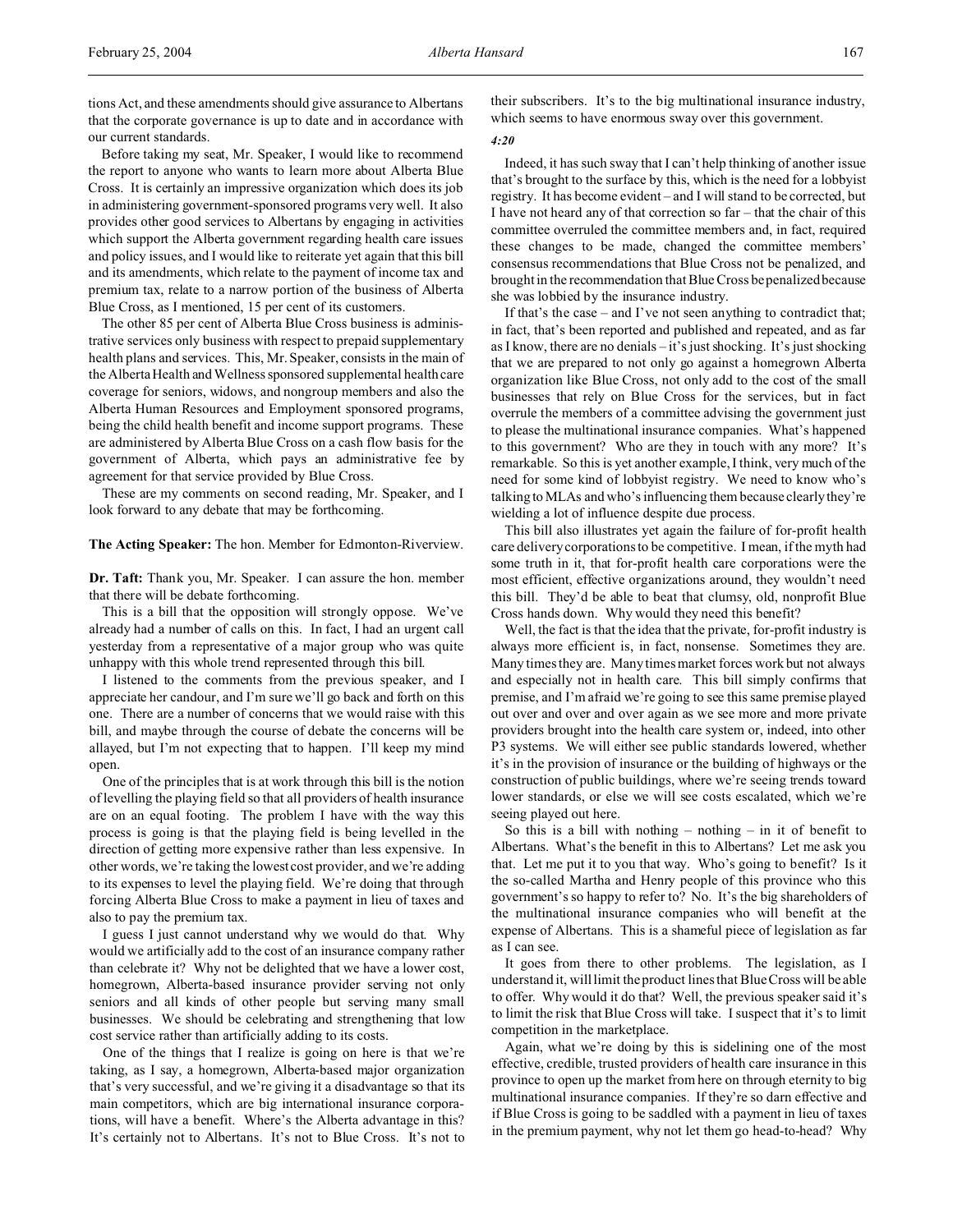are we so frightened of competition on this basis that we have to keep Blue Cross leashed? It's a sad commentary on the state of mind of this government.

So, Mr. Speaker, you can tell that I'm going to be opposing this piece of legislation, and I think we all will be. I might as well warn government members now that we'll be calling for a standing vote on this because we'll want all small businesses in this province who are going to be facing higher costs to know who stands on what side of this issue. [interjections]

So, Mr. Speaker, I'm getting lots of heckling. We'll obviously stir up debate. I look forward to engaging in that debate. I will take my seat.

Thank you.

**The Acting Speaker:**The hon. Member for Drayton Valley-Calmar.

**Rev. Abbott:** Standing Order 29(2)?

Mr. Speaker, I have a question for the hon. Member for . . .

**The Acting Speaker:** Hon. member, the question period begins with the third speaker and thereafter, so it doesn't apply to the second speaker.

**Rev. Abbott:** I'm sorry.

**The Acting Speaker:** Anybody else wish to speak on the bill? The hon. Member for Calgary-Lougheed to close debate.

**Ms Graham:** Thank you, Mr. Speaker. I expected that there would be more debate forthcoming.

I would just like to say this in response to the comments made by the Member for Edmonton-Riverview when he asked us why we would be doing what we are doing to level the playing field by requiring Alberta Blue Cross to pay the premium tax and to pay income tax on its private insurance. Basically, why we are doing that is that, well, firstly, our government does not believe that we should be in the business of competing with private business wherever possible. But Alberta Blue Cross has evolved over many years and has gotten into the provision of private insurance programs.

So rather than saying, "you're out of that" and "you can't provide that," we're basically freezing the situation with the status quo. But we are saying that where you compete with private business, you will be on the same level and you will not, government-linked agency, have special benefits that will give you a leg up on companies operating in this province. That's our philosophy. I think it's the correct one. That in a nutshell is why we are doing what we are doing.

In the other remark that was made by the member, he gives me credit for single-handedly changing the recommendations of this committee report. I think he forgets that this was a report to the minister, that this is a government bill, and that, certainly, anything that we do is a decision by caucus and it's certainly not the decision of one backbencher from Calgary-Lougheed. So I think you give me much more power than I had. I could see the arguments on either side of the issue, and there were certain people on the committee that felt that there were good reasons for retaining this tax exemption status. I happen to be one who believes that this is the proper way to go, and I think obviously the majority of our caucus does as well. That's why we're doing what we're doing.

With that, then, I'd call for the question.

[Motion carried; Bill 8 read a second time]

## *4:30* **Bill 9 Prevention of Youth Tobacco Use Amendment Act, 2004**

**The Acting Speaker:** The hon. Member for Calgary-Lougheed.

**Ms Graham:** Yes, Mr. Speaker. I'm also pleased this afternoon to move second reading of Bill 9, the Prevention of Youth Tobacco Use Amendment Act, 2004.

Prior to talking about the principles of this bill, I'd also like to talk a bit about its background. Members will no doubt remember that in 2002 this government launched a strategy to reduce tobacco use by all Albertans. A major focus of the strategy was to prevent young people from starting to use tobacco in the first place.

In that context, Mr. Speaker, in April 2003 the Prevention of Youth Tobacco Use Act was proclaimed, which has as its aim to protect young people from the health risks of tobacco. This act was the result of the work of the Member from Wetaskiwin-Camrose, who introduced this as a private member's bill and who has been through his work as former chair of AADAC a very dedicated proponent of antismoking strategies in this province.

In any event, Mr. Speaker, this law made it illegal for anyone under the age of 18 to use or possess tobacco in a public place, and under the act police officers have the authority to issue violation tickets to offenders with a fine of \$100 or to seize tobacco products from any minor found using or in possession of tobacco products. But since the act was proclaimed last spring, it has become evident that greater clarity is required in this law to ensure that the act is not applied where and when it wasn't intended and to also make it easier to enforce in court.

So the amendments in Bill 9 and the purpose of Bill 9 are to accomplish three main things: to allow for regulations to be developed to define necessary exemptions for youth to possess or use tobacco in very limited circumstances and for limited purposes, a second purpose is to provide a broader definition of a public place where the act can be enforced, and the third purpose is to establish evidentiary rules for use in prosecuting infractions in court, including the use of certain inferences and the use of certificates of analysis.

Mr. Speaker, the need for exemptions for use or possession of tobacco by minors are these. Aboriginal youth who participate in the ceremonial use of tobacco will be permitted to do so. This affects a very limited number of youth and for very sacred and culturally sensitive purposes for which it has been deemed suitable to exempt this particular use. As well, exemptions will allow young sales clerks to sell tobacco in the workplace without defying the law. If they are under the age of 18 and working in the local Mac's store, they will be able to in fact sell these products without being in contravention of the law. As well, these changes will allow minors to participate in routine sting operations used by Health Canada to test retailer compliance with federal law that makes it illegal to sell tobacco products to minors. So for these very limited purposes these exemptions are seen as being useful and necessary.

As well, Bill 9 will expand the definition of a public place to include a vehicle which is in a place or building deemed to be a public place and also to include other places or buildings which are so designated in regulation.

Mr. Speaker, Bill 9 is needed to help strengthen a law that has been designed to help protect our young people from the health risks of tobacco, and it will also advance our progress in our tobacco reduction strategy by supporting reduced use of tobacco by youth. I do hope all members see their way clear to support these amendments.

Thank you.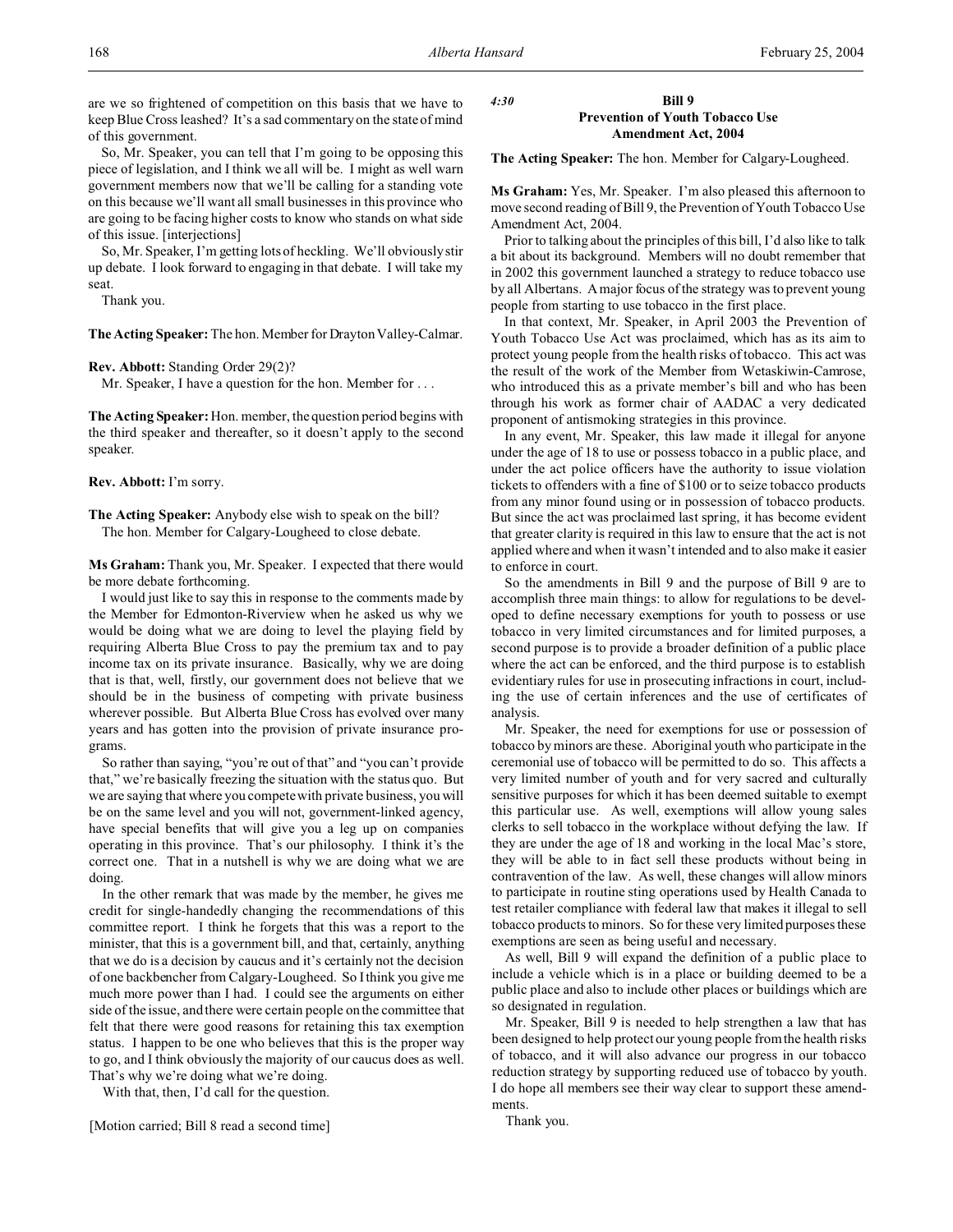**The Acting Speaker:** The hon. Member for Edmonton-Riverview.

**Dr. Taft:** Thank you, Mr. Speaker. [interjection] I'm glad everyone's so excited to hear from me again.

Actually, this bill is in many ways commendable in its spirit, and I have many times encouraged the government and congratulated the government for some of their work on tobacco reduction. I'm sure we all realize the dangers of tobacco use. It's an unusual product in that there's no way to use it safely. Even when you use it according to directions, it's bad for your health. That sets it apart from all kinds of other products that are dangerous when they're overused but are quite safe when they're used in moderation. Of course, the health hazards of tobacco from cancer, which we all know about, heart disease, many, many other problems are well known. So any effort that this government makes to reduce tobacco use is to be commended, and we commend the thrust of this legislation.

That being said, it may be time to actually carry this somewhat further. Alberta, if I'm correct, is unusual in not having comprehensive tobacco control legislation. Most other provinces, I believe, do. In fact, it may be the case that all other provinces do. What we're seeing here in Alberta, while some of it's commendable like the very substantial increases in tobacco taxes last year, is a piecemeal approach. That's what we're seeing Alberta, a piecemeal approach to this problem and then piecemeal corrections and piecemeal shifts.

In the fall there was actually a bill that I spoke strongly against which gave the cigar industry in Alberta a tax break. Well, that's completely the wrong direction to go. That's a significant step backwards. I wouldn't have thought that the cigar industry in Alberta was large enough to mount an effective campaign to get its tax reduced, but I guess it is or that certainly they were able to push the right buttons. So that was a step backwards in the fall.

We had a big step forward a year ago in the spring, and this is something of a step forward too, I think, but as I say, it's all piecemeal, and what we could really benefit from in this province would be comprehensive tobacco control legislation. In fact, there's a kind of irony here in that tobacco is not an Alberta-based industry at all. I'm not aware – maybe the minister of agriculture can correct me – that there's any tobacco grown in this province. We have an out-of-province industry and in many ways an out-of-country industry that we're allowing to come in and claim thousands of lives a year, so I would certainly encourage a stronger stance on this.

The idea in this bill of broadening the definition of a public place for the purposes of enforcement is, I think, a good idea. That's the way to go, and we'll continue to go in that way. Some of the exemptions that are being brought in to the bans on who can possess tobacco and at what age I don't see as a step forward at all. I think we need to stay tough on those kinds of issues. Providing exemptions for people under the age of 18 to possess tobacco because they might work in a convenience store where it's sold doesn't sustain our pressure on containing tobacco use, and I think we need to sustain and increase that pressure.

#### *4:40*

There's also, of course, the problem with every law, and that is: how is it going to be enforced? This bill will only be as good as the enforcement behind it. We already know, of course, that our police forces, which struggle so much for funding, are overworked, and they're not going to be seeing this as a top priority. We may see some other kinds of enforcement that, in fact, may be facilitated by this bill. Having underage people pose and go in and try to buy tobacco and if they succeed, they'll be able to blow the whistle on the retailer: that's been used in the past, and that sort of thing is effective. But are we going to see the resources for that continued

and expanded? If there was one thing we could do genuinely to help the sustainability of our health care system, it would be to reduce tobacco use.

There are many other comments we'll be making on this bill. A lot of it will come once the legislation is in committee. I would, however, make one final point here, which is the value of education in reducing tobacco use as opposed to the value of punishment. I'm certainly not afraid of there being punishment when people break the law or do things they shouldn't be doing, but in this particular case I think we need to remember that education is the best way to go about reducing this problem and catching children and young adults before they get hooked on tobacco. Strong public awareness programs, strong prevention programs, strong education programs are crucial, and the more we have to punish, the more it's a sign that our prevention programs have failed. So while punishment will need to be there and we don't want to lose that, we also want to encourage AADAC or the department of health or whoever else is prepared to do it to spend effort on education and prevention.

Again, if we had comprehensive tobacco control legislation, we could address all of those things at once. We could address issues of pricing and issues of supply, issues of education, issues of punishment, issues of control, and so on all in a single, comprehensive tobacco control bill. We're not going to see that, and that's disappointing, but maybe we can bring in some amendments and improve this bill. Maybe we'll try that.

So I appreciate the rapt attention of the other MLAs on this particular discussion and look forward to other debates. Thank you.

#### **The Acting Speaker:** The hon. Member for Wetaskiwin-Camrose.

**Mr. Johnson:** Thank you, Mr. Speaker. I'd like to take this opportunity to briefly speak to Bill 9, the Prevention of Youth Tobacco Use Amendment Act, 2004, and also to thank the hon. Member for Calgary-Lougheed for bringing forth this bill, which is an amendment to the Prevention of Youth Tobacco Use Act.

Keeping our kids tobacco-free is at the heart of the government's tobacco reduction strategy, which we've been developing over the last probably two or three years. The key to a healthy future generation lies in educating our young people about making good choices in life and taking responsibility for their health.

Mr. Speaker, it would be ideal if no one used tobacco. Every year 3,400 Albertans die from tobacco-related illnesses. Tobacco use is also estimated to cost this province almost \$1 billion in lost productivity each year. Our tobacco reduction strategy, which I guess we all know is managed by AADAC, aims to reduce the smoking rate by as much as a third over the next 10 years. Getting that message to teens and adolescents is critical in how successful we will be.

Aside from raising awareness about the health dangers of tobacco, stronger action is required to prevent children from starting to use tobacco. Mr. Speaker, proclaiming the Prevention of Youth Tobacco Use Act in April of 2003 was part of our work to do just that. This law is central to Alberta'stobacco reduction strategy and deliberately targets young people. It sets a clear expectation for children and youth in regard to tobacco use. Statistics show that if young people do not start smoking before they are 20, they are unlikely or, certainly, less likely to start at all. By making smoking illegal for young people, the act is helping to make tobacco less normal and less acceptable as a choice for young people.

Mr. Speaker, Bill 9 provides the amendments required to make the law a stronger tool in reaching a tobacco-free generation. Our focus is getting people to not use tobacco, and the best place to start is with our children. I believe this amendment strengthens our legislation. Once again, I would like to thank the Member for Calgary-Lougheed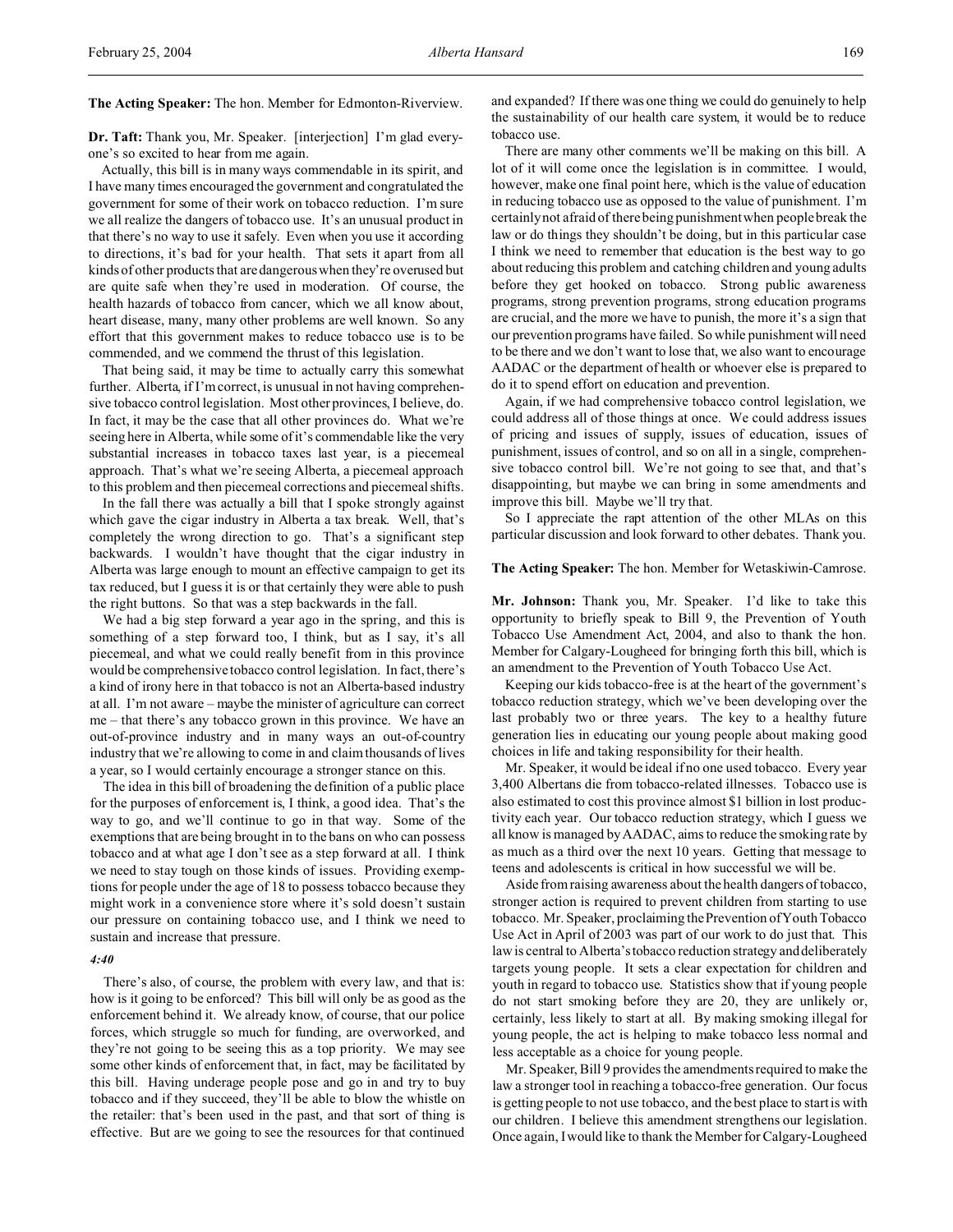for bringing forward Bill 9 before the House today. I would certainly suggest and ask that this House support Bill 9 to ensure that this law can be effectively enforced.

Thank you, Mr. Speaker.

**The Acting Speaker:** Standing Order 29? The hon. Member for Edmonton-Glengarry.

**Mr. Bonner:** Thank you very much, Mr. Speaker. I do welcome the opportunity to speak to Bill 9, the Prevention of Youth Tobacco Use Amendment Act, 2004. I would like to commend the Member for Calgary-Lougheed for bringing this forward. I think that we don't have to go any further than to look at recent settlements in the United States, billion-dollar settlements against tobacco companies, to realize the huge impact that they do have on the health of our society.

I also agree with all other members that have spoken who indicated that what we do need is comprehensive tobacco control legislation in this province. Certainly, one of the areas that I look at in making that statement is that if we compare the smoking rates in Alberta according to the Canadian tobacco use monitoring survey, we see that the rates from 2002 to 2003 overall have dropped 2 per cent, from 23 per cent to 21 per cent. In the age group of 15 to 19, which would be most affected by this particular piece of legislation, we had a reduction of 4 per cent, from 20 to 16 per cent. However, in the age group which would not be affected by this legislation, that rate has increased from 27 per cent in 2002 to 36 per cent in 2003. So I see that while, certainly, a very good place to start is with minors, we also have to make a concerted effort in the age groups 20 to 24 and 25 to 44, where we are getting increases in the rates of smoking among people in our society.

Now, the other thing that always struck me as odd was driving by the high schools in my constituency. High schools and junior highs and whatever have a no-smoking policy in their schools now so that anybody wishing to smoke, teacher or student or janitorial staff or any of the staff, cannot smoke inside the facility. So it was quite odd to see teachers out on the sidewalk smoking with the students. I think that this is a great piece of legislation that is aimed at a particular group and at that group that would be in those high schools, but again it doesn't say anything for the example that we are setting amongst adults with these youth.

## *4:50*

I think we can even take this one step further. If, in fact, we are truly looking at enforcing a reduction in tobacco use in this province and we want to lead by example, then certainly one of the places we can start is right here in this building, where members are allowed to smoke. I would certainly like to see the Legislature Building of Alberta a smoke-free facility. When we look at the money that was spent in our cafeteria alone, downstairs, to separate smokers from nonsmokers, then certainly a good place for us to start is right here.

Mr. Speaker, if we are bringing in legislation of this nature, then certainly for it to be effective, there must be some type of strong enforcement; otherwise, the act itself is meaningless. I also agree with other members who have spoken here who said that this tends to be a punitive piece of legislation which is aimed at the youth of our province and certainly that an aggressive prevention and education policy would be far more effective.

We had a visitor in this Assembly a year and a half ago, I believe. I forget the exact date. Barb Tarbox had certainly made a plea to all the youth in Canada and done such a magnificent job in promoting nonsmoking and in promoting the effects of smoking and how it can

not only impact your own life but impact those loved ones around you.

Certainly, Mr. Speaker, this is a bill that I agree with. I think it's got us moving in the right direction. I think there are so many more things that we could also do. I would urge all members of the Assembly to vote for this bill.

Thank you.

**The Acting Speaker:** Standing Order 29? The hon. Member for Calgary-Bow.

**Ms DeLong:** Thank you very much, Mr. Speaker. I'd like to speak to community support for Bill 9, the Prevention of Youth Tobacco Use Amendment Act, 2004. We have already heard that Bill 9 will help to provide new efficiencies in how we can prevent tobacco use by children. These amendments will allow for new regulations to provide reasonable exclusions to tobacco use and possession by youth and better define public places where the law can be enforced.

Mr. Speaker, I'd like to remind this House that Alberta was the first province in Canada to introduce legislation that makes it illegal for youth to use or possess tobacco. The Prevention of Youth Tobacco Use Act was introduced in response to society's growing concern about the increasing rate of children smoking in Alberta. In Alberta 85 per cent of smokers began smoking before they reached their 16th birthday.

I know that when I've talked to my colleagues around the House, I tend to be the exception in that I'm one of the few people who have never had to quit smoking. I never started smoking, so I've never had to quit smoking, but I have watched my friends and colleagues go through the horrible withdrawal symptoms of actually having to quit. So anything that we can do to cut it off early in terms of people not having to go through that horrible process of having to quit.

By making smoking illegal for young people, the act is helping to decrease the chances that children will try tobacco, become addicted, and become lifelong smokers.

Mr. Speaker, these amendments have wide support. Members of the Aboriginal Tobacco Use Steering Committee were consulted and suggested changes that will help to reduce recreational tobacco use in the aboriginal community. Bill 9 also reflects discussions with Alberta Justice, theAlberta Gaming and Liquor Commission, and the Alberta police chiefs.

Mr. Speaker, there is support for Bill 9. I now ask this House to support Bill 9 to prevent tobacco use by children and reduce the smoking rate in Alberta.

Thank you very much, Mr. Speaker.

**The Acting Speaker:** Standing Order 29. Any questions? Anybody else wishing to participate in the debate?

The hon. Member for Calgary-Lougheed to close debate.

**Ms Graham:** Thank you, Mr. Speaker. I have no further comments at this time and would ask you to call the question, please.

[Motion carried; Bill 9 read a second time]

## **Bill 6**

#### **Income and Employment Supports Amendment Act, 2004**

[Adjourned debate February 24: Mr. Lukaszuk]

**The Acting Speaker:** The hon. Member for Edmonton-Castle Downs.